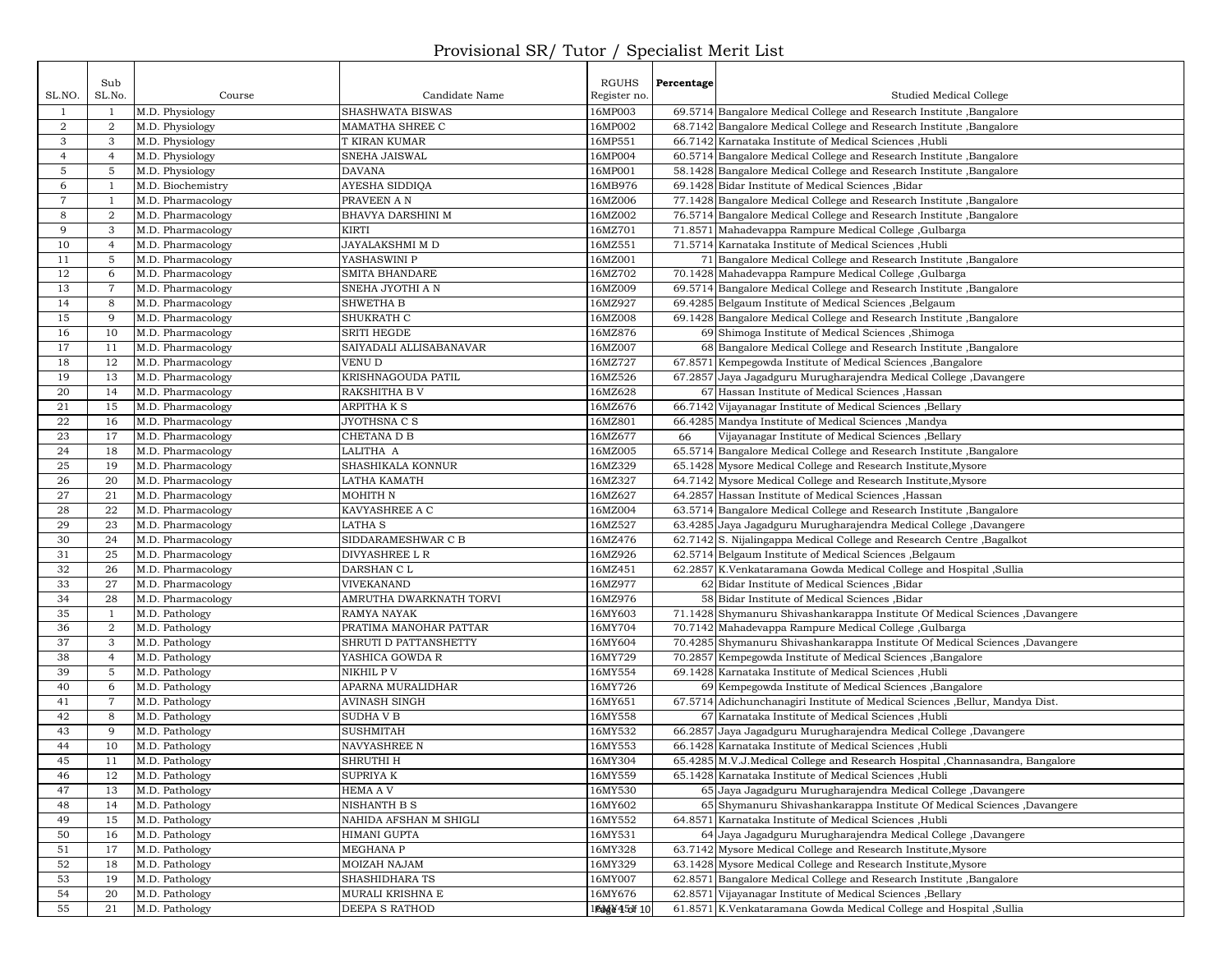| 56          | 22             | M.D. Pathology          | VARSHA MUCHARLA         | 16MY677    | 60.5714 Vijayanagar Institute of Medical Sciences , Bellary                                                                 |
|-------------|----------------|-------------------------|-------------------------|------------|-----------------------------------------------------------------------------------------------------------------------------|
| 57          | 23             | M.D. Pathology          | SHWETHA PALLAVI M S     | 16MY204    | 60.4285 Dr. B.R. Ambedkar Medical College, Bangalore                                                                        |
| 58          | 24             | M.D. Pathology          | MADHURI DINDALKOPPA     | 16MY502    | 60.1428 Sri Dharmasthala Manjunatheshwara Medical college, Dharwad                                                          |
| 59          | 25             | M.D. Pathology          | ASHWINI N               | 16MY001    | 58.5714 Bangalore Medical College and Research Institute, Bangalore                                                         |
| 60          | 26             | M.D. Pathology          | RESHMA A NADAF          | 16MY004    | 57.8571 Bangalore Medical College and Research Institute, Bangalore                                                         |
| 61          | 27             | M.D. Pathology          | DEEPTHI J S             | 16MY954    | 57.4285 Rajarajeshwari Medical College and Hospital , Bangalore                                                             |
| 62          | 28             | M.D. Pathology          | CHAITHRA M S            | 16MY326    | 57 Mysore Medical College and Research Institute, Mysore                                                                    |
| 63          | 29             | M.D. Pathology          | SYEDA SEEMA ANJUM       | 16MY802    | 56.5714 Mandya Institute of Medical Sciences , Mandya                                                                       |
| 64          | 30             | M.D. Pathology          | MADHU A B               | 16MY176    | 52.1428 M.S.Ramaiah Medical College ,Bangalore                                                                              |
| 65          | $\overline{1}$ | M.D. Microbiology       | ASHWINI SONDAKAR        | 16MM002    | 66.4285 Bangalore Medical College and Research Institute, Bangalore                                                         |
| 66          | $\overline{2}$ | M.D. Microbiology       | MALLIKA N               | 16MM676    | 65.5714 Vijayanagar Institute of Medical Sciences , Bellary                                                                 |
| 67          | 3              | M.D. Microbiology       | <b>NAZNEEN FATIMA</b>   | 16MM251    | 65.1428 Khaja Bande Navaz Institute Of Medical Sciences, Gulbarga                                                           |
|             |                |                         |                         |            |                                                                                                                             |
| 68          | $\overline{4}$ | M.D. Microbiology       | ASHWIN CHITRABANU N     | 16MM776    | 64.8571 A.J.Institute of Medical Sciences , Mangalore                                                                       |
| 69          | 5              | M.D. Microbiology       | <b>SNEHA P NAIK</b>     | 16MM526    | 62.8571 Jaya Jagadguru Murugharajendra Medical College ,Davangere                                                           |
| 70          | 6              | M.D. Microbiology       | <b>SWATI BHAT</b>       | 16MM327    | 61 Mysore Medical College and Research Institute, Mysore                                                                    |
| $7\sqrt{1}$ | 7              | M.D. Microbiology       | CHANDINI M R            | 16MM326    | 59.7142 Mysore Medical College and Research Institute, Mysore                                                               |
| 72          | 8              | M.D. Microbiology       | <b>SMITHANR</b>         | 16MM551    | 58.4285 Karnataka Institute of Medical Sciences ,Hubli                                                                      |
| 73          | 1              | M.D. Community Medicine | I SUSHIL KUMAR          | 16MC001    | 70.7142 Bangalore Medical College and Research Institute, Bangalore                                                         |
| 74          | 2              | M.D. Community Medicine | KAVITHA M               | 16MC002    | 69.8571 Bangalore Medical College and Research Institute, Bangalore                                                         |
| 75          | 3              | M.D. Community Medicine | <b>MYTHILY M R</b>      | 16MC802    | 69.5714 Mandya Institute of Medical Sciences , Mandya                                                                       |
| 76          | $\overline{4}$ | M.D. Community Medicine | <b>SAJJA JAYASHREE</b>  | 16MC328    | 69.2857 Mysore Medical College and Research Institute, Mysore                                                               |
| 77          | 5              | M.D. Community Medicine | PADMINI D B             | 16MC005    | 67.2857 Bangalore Medical College and Research Institute, Bangalore                                                         |
| 78          | 6              | M.D. Community Medicine | <b>SATISH GHATAGE</b>   | 16MC526    | 66.7142 Jaya Jagadguru Murugharajendra Medical College, Davangere                                                           |
| 79          | 7              | M.D. Community Medicine | SHRUTI KARDALKAR        | 16MC502    | 66.5714 Sri Dharmasthala Manjunatheshwara Medical college, Dharwad                                                          |
| 80          | 8              | M.D. Community Medicine | NETRAVATI AMBIGER       | 16MC004    | 66 Bangalore Medical College and Research Institute, Bangalore                                                              |
| 81          | 9              | M.D. Community Medicine | <b>SRIDEVI N H</b>      | 16MC877    | 66 Shimoga Institute of Medical Sciences , Shimoga                                                                          |
| 82          | 10             | M.D. Community Medicine | MANASA A R              | 16MC726    | 64.7142 Kempegowda Institute of Medical Sciences, Bangalore                                                                 |
| 83          | 11             | M.D. Community Medicine | <b>BHARATH J</b>        | 16MC801    | 64.2857 Mandya Institute of Medical Sciences , Mandya                                                                       |
| 84          | 12             | M.D. Community Medicine | <b>BUSHRA JABEEN</b>    | 16MC201    | 64.2857 Dr. B.R. Ambedkar Medical College, Bangalore                                                                        |
| 85          | 13             | M.D. Community Medicine | SHRAVYA ALVA            | 16MC953    | 63.4285 Rajarajeshwari Medical College and Hospital , Bangalore                                                             |
| 86          | 14             | M.D. Community Medicine | KAVYA N P               | 16MC551    | 62.2857 Karnataka Institute of Medical Sciences , Hubli                                                                     |
| 87          | 15             | M.D. Community Medicine | MADONNA JAMES DSOUZA    | 16MC601    | 62 Shymanuru Shivashankarappa Institute Of Medical Sciences ,Davangere                                                      |
| 88          | 16             |                         |                         | 16MC729    |                                                                                                                             |
|             |                | M.D. Community Medicine | PRAKRUTHI R A           |            | 61 Kempegowda Institute of Medical Sciences , Bangalore                                                                     |
| 89          | 17             | M.D. Community Medicine | <b>SANDHYA G</b>        | 16MC451    | 60.1428 K.Venkataramana Gowda Medical College and Hospital ,Sullia                                                          |
| 90          | 18             | M.D. Community Medicine | KESARAM RESHMA REDDY    | 16MC626    | 60 Hassan Institute of Medical Sciences , Hassan                                                                            |
| 91          | 19             | M.D. Community Medicine | BHARAT PADMASHALI B S   | 16MC676    | 56.2857 Vijayanagar Institute of Medical Sciences , Bellary                                                                 |
| 92          | 1              | M.D. Forensic Medicine  | VIDUSHA VIJAY           | 16MF001    | 67.1428 Bangalore Medical College and Research Institute, Bangalore                                                         |
| 93          | 2              | M.D. Forensic Medicine  | <b>MAHESH DEVADAS</b>   | 16MF551    | 63.5714 Karnataka Institute of Medical Sciences , Hubli                                                                     |
| 94          | 3              | M.D. Forensic Medicine  | <b>SURAJ</b>            | 16MF826    | 62.7142 Raichur Institute of Medical Sciences , Raichur                                                                     |
| 95          |                | M.D. Dermatology        | <b>NAVYASHREE S</b>     | 16MD428    | 69.1428 Father Muller Institute of Med. Education and Research, Mangalore                                                   |
| 96          | $\overline{2}$ | M.D. Dermatology        | SRILAKSHMI N            | 16MD603    | 68.8571 Shymanuru Shivashankarappa Institute Of Medical Sciences ,Davangere                                                 |
| 97          | 3              | M.D. Dermatology        | RADHIKA S R             | 16MD727    | 68.1428 Kempegowda Institute of Medical Sciences , Bangalore                                                                |
| 98          | $\overline{4}$ | M.D. Dermatology        | <b>SRIDEVI PATIL C</b>  | 16MD677    | 65.2857 Vijayanagar Institute of Medical Sciences , Bellary                                                                 |
| 99          | 5              | M.D. Dermatology        | MOUNICA C               | 16MD004    | 63.7142 Bangalore Medical College and Research Institute, Bangalore                                                         |
| 100         | 6              | M.D. Dermatology        | NAVEEN KUMAR A C        | 16MD627    | 63.5714 Hassan Institute of Medical Sciences , Hassan                                                                       |
| 101         | $\overline{7}$ | M.D. Dermatology        | <b>MAHESHWARI</b>       | 16MD002    | 62.2857 Bangalore Medical College and Research Institute, Bangalore                                                         |
| 102         | 8              | M.D. Dermatology        | SANJAY THEJASWI R       | 16MD552    | 62 Karnataka Institute of Medical Sciences , Hubli                                                                          |
| 103         | 9              | M.D. Radio Therapy      | KIRAN KUMAR BR          | 16MX380    | 63.4285 Vydehi Institute of Medical Science and Research Centre ,Bangalore                                                  |
| 104         | 10             | M.D. Radio Therapy      | LITHIKA LAVANYA M       | 16MX176    | 62.7142 M.S.Ramaiah Medical College, Bangalore                                                                              |
| 105         | 11             | M.D. Radio Therapy      | POORNACHANDRA TEJASWI S | 16MX076    | 60.8571 Kidwai Cancer Institute, Bangalore                                                                                  |
| 106         | 12             | M.D. Radio Therapy      | KALYANI PREMCHANDRA     | 16MX426    | 55.2857 Father Muller Institute of Med. Education and Research , Mangalore                                                  |
| 107         | -1             | M.D. Paediatrics        | <b>SWATHI S SANJEE</b>  | 16ME779    | 80.8571<br>A.J.Institute of Medical Sciences , Mangalore                                                                    |
| 108         | 2              | M.D. Paediatrics        | RANJITHA C R            | 16ME007    | 68.8571 Bangalore Medical College and Research Institute , Bangalore                                                        |
| 109         | $\overline{2}$ | M.D. Paediatrics        | <b>SUPRIYAN</b>         | 16ME856    | 66.5714 Indira Gandhi Institute of Child Health , Bangalore                                                                 |
|             |                |                         |                         |            |                                                                                                                             |
| 110         | 3              | M.D. Paediatrics        | <b>SUSHIL KUMAR K</b>   | 16ME533    | 66 Jaya Jagadguru Murugharajendra Medical College, Davangere<br>65.4285 Indira Gandhi Institute of Child Health , Bangalore |
| 111         | $\overline{4}$ | M.D. Paediatrics        | <b>UDDHAVA V KINHAL</b> | 16ME857    |                                                                                                                             |
| 112         | 5              | M.D. Paediatrics        | MANU M A                | 16ME004    | 65 Bangalore Medical College and Research Institute , Bangalore                                                             |
| 113         | 6              | M.D. Paediatrics        | <b>DIVYASHREE P</b>     | 16ME002    | 64.4285 Bangalore Medical College and Research Institute, Bangalore                                                         |
| 114         |                | M.D. Paediatrics        | SUMA D                  | 16ME556 10 | 64.2857 Karnataka Institute of Medical Sciences ,Hubli                                                                      |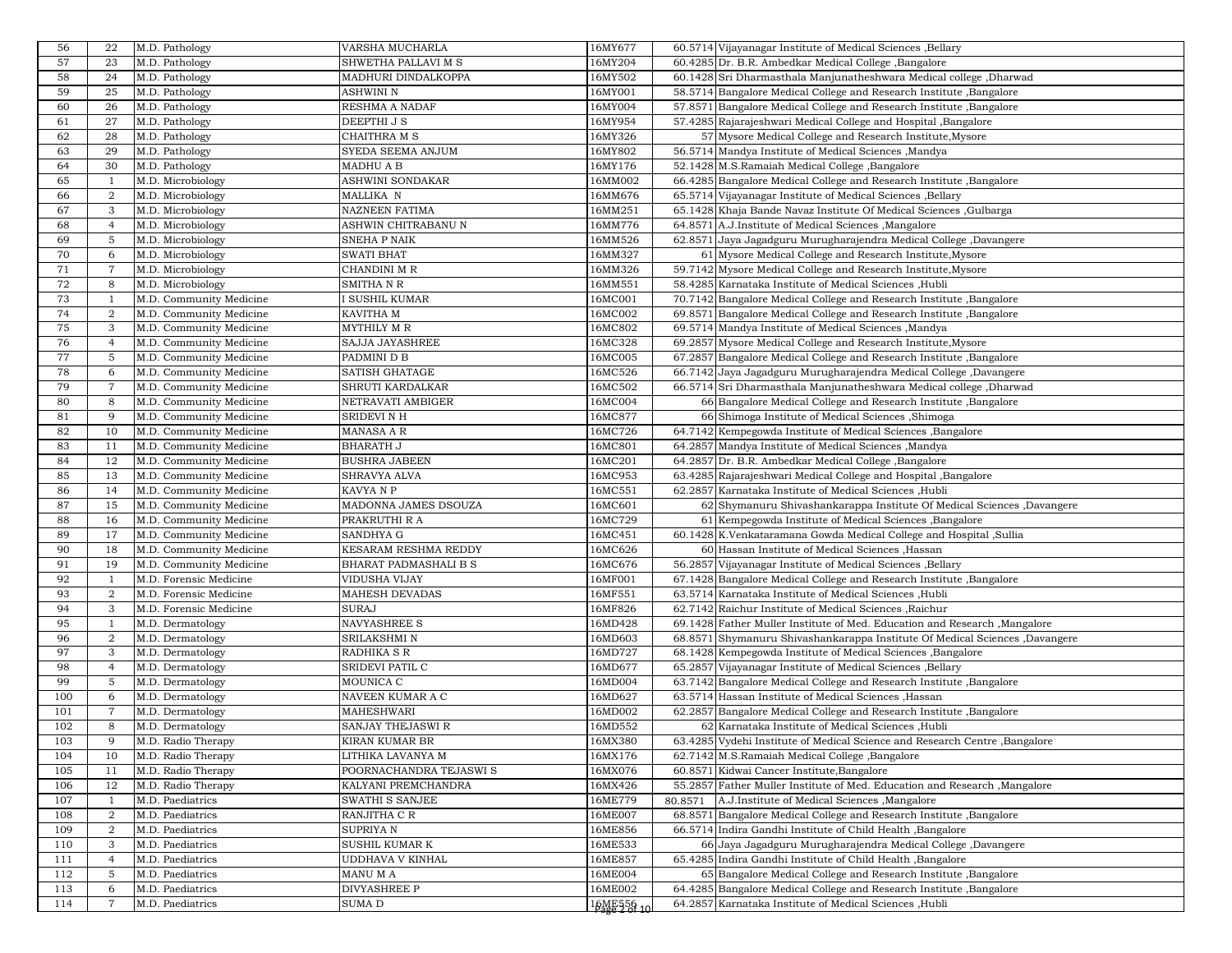| 116<br>117<br>118<br>119<br>120 | 9<br>10<br>11<br>12 | M.D. Paediatrics<br>M.D. Paediatrics<br>M.D. Paediatrics | <b>SWATHI N K</b><br>VADLAMUDY VINAY           | 16ME177<br>16ME654   | 62.4285 M.S.Ramaiah Medical College ,Bangalore                                                                        |
|---------------------------------|---------------------|----------------------------------------------------------|------------------------------------------------|----------------------|-----------------------------------------------------------------------------------------------------------------------|
|                                 |                     |                                                          |                                                |                      |                                                                                                                       |
|                                 |                     |                                                          |                                                |                      | 62.4285 Adichunchanagiri Institute of Medical Sciences , Bellur, Mandya Dist.                                         |
|                                 |                     |                                                          | <b>VIDHYADHAR V</b>                            | 16ME858              | 61.5714 Indira Gandhi Institute of Child Health , Bangalore                                                           |
|                                 |                     | M.D. Paediatrics                                         | <b>CHIRANTH S B</b>                            | 16ME426              | 61.5714 Father Muller Institute of Med. Education and Research, Mangalore                                             |
|                                 | 13                  | M.D. Paediatrics                                         | POORNA CHANDRA RAO M N                         | 16ME704              | 61 Mahadevappa Rampure Medical College, Gulbarga                                                                      |
|                                 | 14                  | M.D. Paediatrics                                         | JAYARAJ HARSOOR                                | 16ME553              | 60.8571 Karnataka Institute of Medical Sciences , Hubli                                                               |
| 121<br>122                      | 15                  |                                                          | VIDHI B MEHTA                                  | 16ME957              |                                                                                                                       |
|                                 |                     | M.D. Paediatrics                                         |                                                |                      | 60.5714 Rajarajeshwari Medical College and Hospital , Bangalore                                                       |
| 123                             | 16                  | M.D. Paediatrics                                         | <b>VIJAY KOLHAR</b>                            | 16ME859              | 60.4285 Indira Gandhi Institute of Child Health, Bangalore                                                            |
| 124                             | 17                  | M.D. Paediatrics                                         | UJWAL M V                                      | 16ME479              | 57.7142 S. Nijalingappa Medical College and Research Centre, Bagalkot                                                 |
| 125                             | 18                  | M.D. Paediatrics                                         | <b>MANJUNATH R</b>                             | 16ME452              | 56.8571 K.Venkataramana Gowda Medical College and Hospital , Sullia                                                   |
| 126                             | 19                  | M.D. Paediatrics                                         | K MOHAMMED MUSTHAQ AHAMED                      | 16ME003              | 56.4285 Bangalore Medical College and Research Institute, Bangalore                                                   |
| 127                             | 20                  | M.D. Paediatrics                                         | <b>SHWETA</b>                                  | 16ME331              | 55.7142 Mysore Medical College and Research Institute, Mysore                                                         |
| 128                             | 21                  | M.D. Paediatrics                                         | <b>ABHISHEK</b>                                | 16ME702              | 54.5714 Mahadevappa Rampure Medical College, Gulbarga                                                                 |
| 129                             | -1                  | M.D. General Medicine                                    | SHAMBHAVI K R                                  | 16MG014              | 69.4285 Bangalore Medical College and Research Institute, Bangalore                                                   |
| 130                             | $\overline{2}$      | M.D. General Medicine                                    | <b>SHILPA TA</b>                               | 16MG016              | 67 Bangalore Medical College and Research Institute, Bangalore                                                        |
| 131                             | 3                   | M.D. General Medicine                                    | <b>RISHIKA REDDY</b>                           | 16MG705              | 64.7142 Mahadevappa Rampure Medical College, Gulbarga                                                                 |
| 132                             | $\overline{4}$      | M.D. General Medicine                                    | <b>MURALIDHAR H</b>                            | 16MG603              | 64.5714 Shymanuru Shivashankarappa Institute Of Medical Sciences, Davangere                                           |
| 133                             | 5                   | M.D. General Medicine                                    | SHARANABASAVA                                  | 16MG785              | 64.1428 A.J.Institute of Medical Sciences , Mangalore                                                                 |
| 134                             | 6                   | M.D. General Medicine                                    | GANESHGOUDA MAJIGOUDRA                         | 16MG553              | 64 Karnataka Institute of Medical Sciences ,Hubli                                                                     |
| 135                             | $\overline{7}$      | M.D. General Medicine                                    | <b>AVINASH H R</b>                             | 16MG001              | 63 Bangalore Medical College and Research Institute, Bangalore                                                        |
| 136                             | 8                   | M.D. General Medicine                                    | CHAITRA M G A                                  | 16MG201              | 62.7142 Dr. B.R. Ambedkar Medical College, Bangalore                                                                  |
| 137                             | 9                   | M.D. General Medicine                                    | K KAVYAMALA                                    | 16MG380              | 62.4285 Vydehi Institute of Medical Science and Research Centre , Bangalore                                           |
| 138                             | 10                  | M.D. General Medicine                                    | <b>AAKASH ANDGI</b>                            | 16MG401              | 62.1428 Navodaya Medical College, Raichur                                                                             |
| 139                             | 11                  | M.D. General Medicine                                    | <b>V SUNITHA</b>                               | 16MG683              | 62.1428<br>Vijayanagar Institute of Medical Sciences , Bellary                                                        |
| 140                             | 12                  | M.D. General Medicine                                    | VINOD NAYANEGALI                               | 16MG540              | 62 Jaya Jagadguru Murugharajendra Medical College, Davangere                                                          |
| 141                             | 13                  | M.D. General Medicine                                    | <b>VEERESH B HUBBALLI</b>                      | 16MG562              | 61.8571 Karnataka Institute of Medical Sciences , Hubli                                                               |
| 142                             | 14                  |                                                          | SADDAM HUSSAIN S                               | 16MG329              | 61.7142 Mysore Medical College and Research Institute, Mysore                                                         |
|                                 |                     | M.D. General Medicine                                    |                                                |                      | 61.7142 Vijayanagar Institute of Medical Sciences , Bellary                                                           |
| 143                             | 15                  | M.D. General Medicine                                    | NAVYASHREE S KATTIMANI                         | 16MG680              |                                                                                                                       |
| 144                             | 16                  | M.D. General Medicine                                    | NARRA LAVANYA                                  | 16MG728              | 61.1428 Kempegowda Institute of Medical Sciences , Bangalore                                                          |
| 145                             | 17                  | M.D. General Medicine                                    | <b>RAVI KUMAR U</b>                            | 16MG011              | 59.8571 Bangalore Medical College and Research Institute, Bangalore                                                   |
| 146                             | 18                  | M.D. General Medicine                                    | <b>RAKESH</b>                                  | 16MG534              | 59.8571 Jaya Jagadguru Murugharajendra Medical College, Davangere                                                     |
| 147                             | 19                  | M.D. General Medicine                                    | RAJESH KIRAN K V                               | 16MG729              | 59.8571 Kempegowda Institute of Medical Sciences , Bangalore                                                          |
| 148                             | 20                  | M.D. General Medicine                                    | SHRUTI C BHOJASHETTAR                          | 16MG561              | 59.7142 Karnataka Institute of Medical Sciences, Hubli                                                                |
| 149                             | 21                  | M.D. General Medicine                                    | <b>SUSHMATV</b>                                | 16MG308              | 59.7142 M.V.J.Medical College and Research Hospital ,Channasandra, Bangalore                                          |
| 150                             | 22                  | M.D. General Medicine                                    | <b>SHANKAR GADWAL</b>                          | 16MG681              | 59.5714 Vijayanagar Institute of Medical Sciences , Bellary                                                           |
| 151                             | 23                  | M.D. General Medicine                                    | <b>RAVIKIRAN S T</b>                           | 16MG560              | 58.5714 Karnataka Institute of Medical Sciences , Hubli                                                               |
| 152                             | 24                  | M.D. General Medicine                                    | <b>SUSHMA S</b>                                | 16MG183              | 58.4285 M.S.Ramaiah Medical College ,Bangalore                                                                        |
| 153                             | 25                  | M.D. General Medicine                                    | SANJEET S B                                    | 16MG013              | 58.2857 Bangalore Medical College and Research Institute, Bangalore                                                   |
| 154                             | 26                  | M.D. General Medicine                                    | SHIVANAND SHRISHAIL NUCHI                      | 16MG181              | 58.2857 M.S.Ramaiah Medical College ,Bangalore                                                                        |
| 155                             | 27                  | M.D. General Medicine                                    | <b>KUMAR S</b>                                 | 16MG452              | 58 K.Venkataramana Gowda Medical College and Hospital , Sullia                                                        |
| 156                             | 28                  | M.D. General Medicine                                    | SHARANABASAPPA                                 | 16MG755              | 57.7142 Al-Ameen Medical College , Bijapur                                                                            |
| 157                             | 29                  | M.D. General Medicine                                    | <b>SNEHA PATIL</b>                             | 16MG483              | 57.4285 S. Nijalingappa Medical College and Research Centre, Bagalkot                                                 |
| 158                             | 30                  | M.D. General Medicine                                    | <b>JAGADEESH B S</b>                           | 16MG003              | 57 Bangalore Medical College and Research Institute, Bangalore                                                        |
| 159                             | 31                  | M.D. General Medicine                                    | <b>SANDEEP IJANTKAR</b>                        | 16MG012              | 56.2857 Bangalore Medical College and Research Institute , Bangalore                                                  |
| 160                             | 32                  | M.D. General Medicine                                    | KIRANA KUMAR B N                               | 16MG529              | 56.1428 Jaya Jagadguru Murugharajendra Medical College, Davangere                                                     |
| 161                             | 33                  | M.D. General Medicine                                    | RAKESH RAJE URS M C                            | 16MG328              | 56 Mysore Medical College and Research Institute, Mysore                                                              |
| 162                             | 34                  |                                                          |                                                | 16MG502              | 55.8571 Sri Dharmasthala Manjunatheshwara Medical college, Dharwad                                                    |
| 163                             | 35                  | M.D. General Medicine<br>M.D. General Medicine           | BHARATH G<br><b>MAHESH K</b>                   | 16MG655              | 54.5714 Adichunchanagiri Institute of Medical Sciences , Bellur, Mandya Dist.                                         |
| 164                             | 36                  |                                                          |                                                |                      | 54.1428 Al-Ameen Medical College, Bijapur                                                                             |
|                                 |                     | M.D. General Medicine                                    | KIRAN NAGESH MUGADUR                           | 16MG754              |                                                                                                                       |
| 165                             | 37                  | M.D. General Medicine                                    | <b>MURALIDHAR T</b>                            | 16MG530              | 52.4285 Jaya Jagadguru Murugharajendra Medical College, Davangere                                                     |
| 166                             | -1                  | M.D. Radio Diagnosis                                     | <b>ASHRAF NADAF</b>                            | 16MR327              | 72.1428 Mysore Medical College and Research Institute, Mysore                                                         |
| 167                             | $\overline{2}$      | M.D. Radio Diagnosis                                     | ANURAJ B N                                     | 16MR326              | 70.8571 Mysore Medical College and Research Institute, Mysore                                                         |
|                                 | 3                   | M.D. Radio Diagnosis                                     | <b>B GURUMURTHY</b>                            | 16MR526              | 66.7142 Jaya Jagadguru Murugharajendra Medical College, Davangere                                                     |
| 168                             |                     |                                                          | <b>BINDUSHREE T M</b>                          | 16MR727              | 66.5714 Kempegowda Institute of Medical Sciences , Bangalore                                                          |
| 169                             | $\overline{4}$      | M.D. Radio Diagnosis                                     |                                                |                      |                                                                                                                       |
| 170                             | 5                   | M.D. Radio Diagnosis                                     | <b>AASTHA CHAWLA</b>                           | 16MR376              | 63.7142 Vydehi Institute of Medical Science and Research Centre , Bangalore                                           |
| 171                             | 6                   | M.D. Radio Diagnosis                                     | SUPREETHA HEGDE A                              | 16MR005              | 63.1428 Bangalore Medical College and Research Institute , Bangalore                                                  |
| 172<br>173                      | $\overline{7}$<br>8 | M.D. Radio Diagnosis<br>M.D. Radio Diagnosis             | GEETHA PRIYADARSHINI T<br><b>SYED MUQTADIR</b> | 16MR002<br>16MR18210 | 61.5714 Bangalore Medical College and Research Institute, Bangalore<br>61.5714 M.S.Ramaiah Medical College, Bangalore |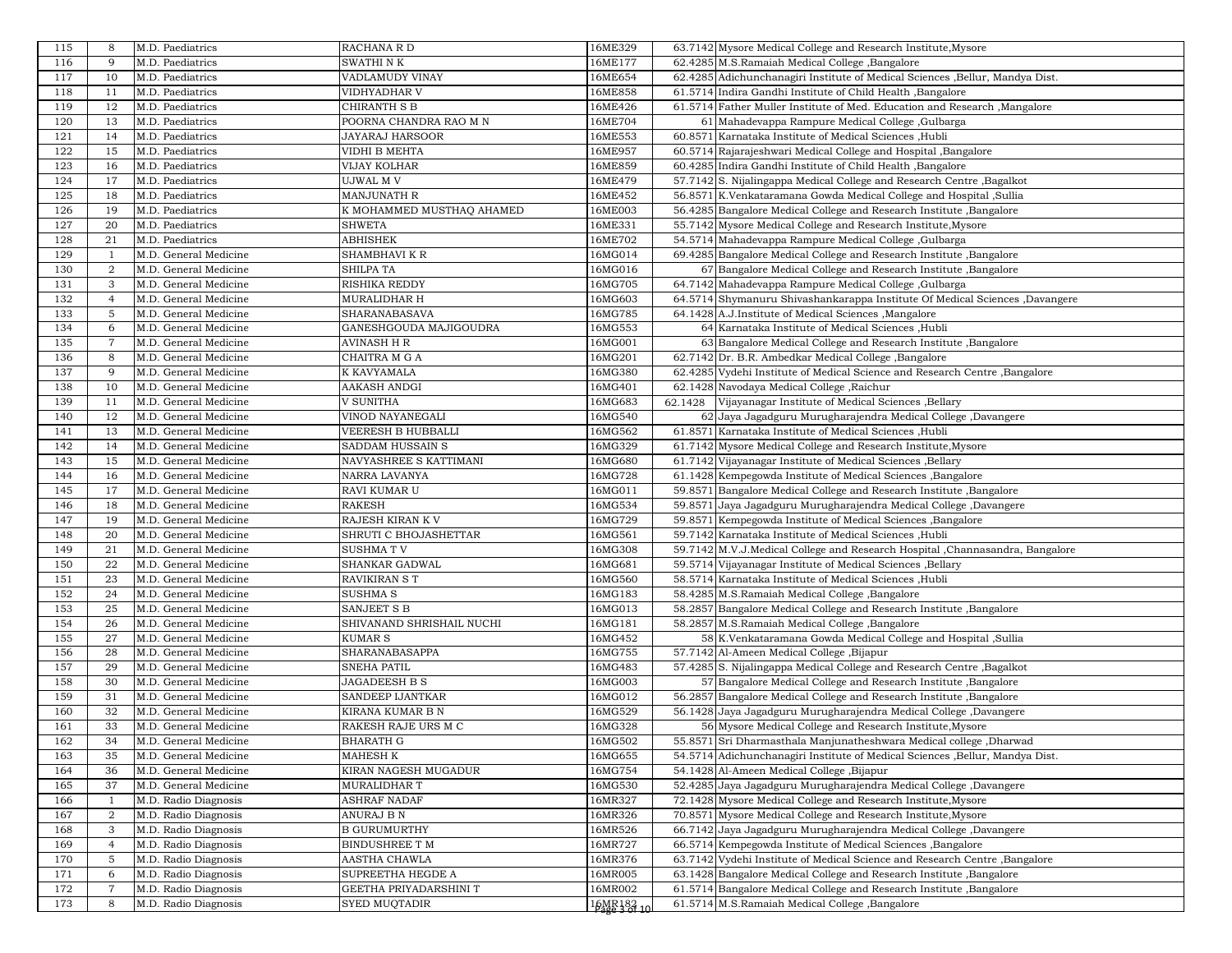| 174 | 6              | M.D. Psychiatry             | HARINI K C                   | 16MI776     | 67.7142 A.J.Institute of Medical Sciences , Mangalore                         |
|-----|----------------|-----------------------------|------------------------------|-------------|-------------------------------------------------------------------------------|
| 175 | $\overline{7}$ | M.D. Psychiatry             | <b>KRUTIKA AINAPUR</b>       | 16MI477     | 62.8571 S. Nijalingappa Medical College and Research Centre, Bagalkot         |
| 176 | 8              | M.D. Psychiatry             | ANJANA N RAMAMURTHY          | 16MI426     | 60.1428 Father Muller Institute of Med. Education and Research , Mangalore    |
| 177 | 9              | M.D. Psychiatry             | VINYAS NISARGA               | 16MI527     | 57 Jaya Jagadguru Murugharajendra Medical College, Davangere                  |
| 178 | 10             | M.D. Psychiatry             | SHIVARANJAN CHANDRAPPA BALI  | 16MI302     | 56.8571 M.V.J.Medical College and Research Hospital , Channasandra, Bangalore |
| 179 | 11             |                             | VADIRAJ G                    | 16MI602     |                                                                               |
|     |                | M.D. Psychiatry             |                              |             | 56.4285 Shymanuru Shivashankarappa Institute Of Medical Sciences ,Davangere   |
| 180 | 12             | M.D. Psychiatry             | AMULYA B                     | 16MI951     | 56.4285 Rajarajeshwari Medical College and Hospital , Bangalore               |
| 181 | 13             | M.D. Psychiatry             | DARSHAN YALLAPPA JOTIBANNAD  | 16MI301     | 55.5714 M.V.J.Medical College and Research Hospital ,Channasandra, Bangalore  |
| 182 | 1              | M.D. Respiratory Medicine   | PRADEEP ISHWARAPPAGOL        | 16ML952     | 65.1428 Rajarajeshwari Medical College and Hospital , Bangalore               |
| 183 | $\overline{a}$ | M.D. Respiratory Medicine   | VIJAYKUMAR SHETTAR           | 16ML376     | 64.4285 Vydehi Institute of Medical Science and Research Centre, Bangalore    |
| 184 | 1              | M.D Hospital Administration | <b>RUDRESH S A</b>           | 16YH377     | 60.4285 Vydehi Institute of Medical Science and Research Centre, Bangalore    |
| 185 | $\overline{2}$ | M.D Hospital Administration | REEJA RAJU                   | 16YH376     | 57.2857 Vydehi Institute of Medical Science and Research Centre, Bangalore    |
| 186 | 1              | M.D Emergency Medicine      | <b>ABHISHEK K B</b>          | 16MN176     | 71.8571 M.S.Ramaiah Medical College ,Bangalore                                |
| 187 | $\overline{2}$ | M.D Emergency Medicine      | <b>VASAVI SHENOY B</b>       | 16MN377     | 69.4285 Vydehi Institute of Medical Science and Research Centre, Bangalore    |
| 188 | 3              | M.D Emergency Medicine      | SUMAYYA UZMA ROOHI           | 16MN727     | 68 Kempegowda Institute of Medical Sciences , Bangalore                       |
| 189 | $\overline{4}$ | M.D Emergency Medicine      | DILEEP C N                   | 16MN601     | 60.7142 Shymanuru Shivashankarappa Institute Of Medical Sciences ,Davangere   |
| 190 |                | M.S. Opthalamology          | <b>SHESHANK</b>              | 16YO402     | 70.7142 Navodaya Medical College, Raichur                                     |
| 191 | $\overline{a}$ | M.S. Opthalamology          | <b>SUJATA</b>                | 16YO328     | 68.5714 Mysore Medical College and Research Institute, Mysore                 |
| 192 | 3              | M.S. Opthalamology          | ANUSHA N SANGAPUR            | 16YO777     | 68.2857 A.J.Institute of Medical Sciences , Mangalore                         |
| 193 | $\overline{4}$ | M.S. Opthalamology          | CHANDRAPRABHA S              | 16YO003     | 67.2857 Bangalore Medical College and Research Institute, Bangalore           |
| 194 | 5              | M.S. Opthalamology          | KRITHIKA M                   | 16YO701     | 67.1428 Mahadevappa Rampure Medical College, Gulbarga                         |
| 195 | 6              | M.S. Opthalamology          | N BHAVANA                    | 16YO005     | 66.7142 Bangalore Medical College and Research Institute, Bangalore           |
| 196 | $\overline{7}$ | M.S. Opthalamology          | VISHWAS D                    | 16YO954     | 65 Rajarajeshwari Medical College and Hospital , Bangalore                    |
| 197 | 8              | M.S. Opthalamology          | <b>MAITHRI V THUNGA</b>      | 16YO652     | 64.1428 Adichunchanagiri Institute of Medical Sciences , Bellur, Mandya Dist. |
| 198 | 9              | M.S. Opthalamology          | NALINI MAHENDRAKER           | 16YO676     | 63.8571<br>Vijayanagar Institute of Medical Sciences , Bellary                |
| 199 | 10             | M.S. Opthalamology          | SUNEEL J MEHARWADE           | 16YO529     | 63 Jaya Jagadguru Murugharajendra Medical College, Davangere                  |
| 200 | 11             |                             | SHRUTI MUDDEBIHAL            | 16YO528     |                                                                               |
|     |                | M.S. Opthalamology          |                              | 16YO376     | 63 Jaya Jagadguru Murugharajendra Medical College, Davangere                  |
| 201 | 12             | M.S. Opthalamology          | KAVYA KRISHNARAO DESHAPANDE  |             | 63 Vydehi Institute of Medical Science and Research Centre, Bangalore         |
| 202 | 13             | M.S. Opthalamology          | SINCHANA ADYANTHAYA          | 16YO553     | 62.7142 Karnataka Institute of Medical Sciences , Hubli                       |
| 203 | 14             | M.S. Opthalamology          | FARHEEN SANA SHAKIR          | 16YO427     | 62.1428 Father Muller Institute of Med. Education and Research , Mangalore    |
| 204 | 15             | M.S. Opthalamology          | NIVEDITHA R K                | 16YO477     | 59.8571 S. Nijalingappa Medical College and Research Centre , Bagalkot        |
| 205 | 16             | M.S. Opthalamology          | MOHAMMED HAFEEZ              | 16YO653     | 59.4285 Adichunchanagiri Institute of Medical Sciences , Bellur, Mandya Dist. |
| 206 | 17             | M.S. Opthalamology          | AKSHATA CHANDAKI             | 16YO451     | 58.5714 K.Venkataramana Gowda Medical College and Hospital , Sullia           |
| 207 | 18             | M.S. Opthalamology          | PADMINI <sub>S</sub>         | 16YO327     | 57.8571 Mysore Medical College and Research Institute, Mysore                 |
| 208 | 19             | M.S. Opthalamology          | SANKALPA K C                 | 16YO602     | 55.5714 Shymanuru Shivashankarappa Institute Of Medical Sciences ,Davangere   |
| 209 | -1             | M.S. ENT                    | <b>FARHA NAAZ</b>            | 16YE701     | 71.1428 Mahadevappa Rampure Medical College, Gulbarga                         |
| 210 | $\overline{2}$ | M.S. ENT                    | <b>SHRADHA PAWAR</b>         | 16YE476     | 68.8571<br>S. Nijalingappa Medical College and Research Centre, Bagalkot      |
| 211 | 3              | M.S. ENT                    | <b>SUGANSHI GARG</b>         | 16YE302     | 66 M.V.J.Medical College and Research Hospital , Channasandra, Bangalore      |
| 212 | $\overline{4}$ | M.S. ENT                    | MOHAMMED NADEEM AFROZE MALLI | 16YE401     | 65.1428 Navodaya Medical College, Raichur                                     |
| 213 | 5              | M.S. ENT                    | <b>RAJASHREE KT</b>          | 16YE529     | 64.5714 Jaya Jagadguru Murugharajendra Medical College, Davangere             |
| 214 | 6              | M.S. ENT                    | <b>SHIV SHANKAR AJUR</b>     | 16YE552     | 64.2857 Karnataka Institute of Medical Sciences ,Hubli                        |
| 215 | $\tau$         | M.S. ENT                    | <b>SADIA M SHAIKH</b>        | 16YE427     | 64.2857 Father Muller Institute of Med. Education and Research, Mangalore     |
| 216 | 8              | M.S. ENT                    | <b>RAJASHREE</b>             | 16YE005     | 63.5714 Bangalore Medical College and Research Institute, Bangalore           |
| 217 | 9              | M.S. ENT                    | ANIL S                       | 16YE176     | 63.4285 M.S.Ramaiah Medical College, Bangalore                                |
| 218 | 10             | M.S. ENT                    | <b>HARIPRASAD</b>            | 16YE527     | Jaya Jagadguru Murugharajendra Medical College, Davangere<br>63.1428          |
| 219 | 11             | M.S. ENT                    | <b>AKASH ARADHYA S</b>       | 16YE326     | 62.8571 Mysore Medical College and Research Institute, Mysore                 |
| 220 | 12             | M.S. ENT                    | NIKITHA PILLAI               | 16YE727     | 61.1428 Kempegowda Institute of Medical Sciences , Bangalore                  |
| 221 | 13             | M.S. ENT                    | RAVI AMBEWADI                | 16YE801     | 60.8571 Mandya Institute of Medical Sciences , Mandya                         |
| 222 | 14             | M.S. ENT                    | SAJITHA S CHANDRAN           | 16YE603     | 59.7142 Shymanuru Shivashankarappa Institute Of Medical Sciences ,Davangere   |
| 223 | 15             | M.S. ENT                    | AFSHAN TARANNUM              | 16YE002     | 59.1428 Bangalore Medical College and Research Institute , Bangalore          |
|     |                |                             |                              |             |                                                                               |
| 224 | 16             | M.S. ENT                    | PRUTHVI RAJ S                | 16YE953     | 59.1428 Rajarajeshwari Medical College and Hospital ,Bangalore                |
| 225 | 17             | M.S. ENT                    | SUNITHA N                    | 16YE778     | 58.7142<br>A.J.Institute of Medical Sciences , Mangalore                      |
| 226 | 18             | M.S. ENT                    | LEKHA KA                     | 16YE501     | 56.1428 Sri Dharmasthala Manjunatheshwara Medical college, Dharwad            |
| 227 | 19             | M.S. ENT                    | PRIYA BADKAR                 | 16YE004     | 55.8571 Bangalore Medical College and Research Institute, Bangalore           |
| 228 | 20             | M.S. ENT                    | <b>ABDULLAH</b>              | 16YE601     | 55 Shymanuru Shivashankarappa Institute Of Medical Sciences ,Davangere        |
| 229 | 1              | M.S. Orthopedics            | HARICHARAN L                 | 16YT178     | 67.4285 M.S.Ramaiah Medical College, Bangalore                                |
| 230 | $\overline{2}$ | M.S. Orthopedics            | HARSHITH N                   | 16YT179     | 63.4285 M.S.Ramaiah Medical College, Bangalore                                |
| 231 | 3              | M.S. Orthopedics            | YOGESH                       | 16YT553     | 62.1428 Karnataka Institute of Medical Sciences ,Hubli                        |
| 232 | $\overline{4}$ | M.S. Orthopedics            | ANUDEEP N NAIK               | 16YT726f 10 | 62.1428 Kempegowda Institute of Medical Sciences , Bangalore                  |
|     |                |                             |                              |             |                                                                               |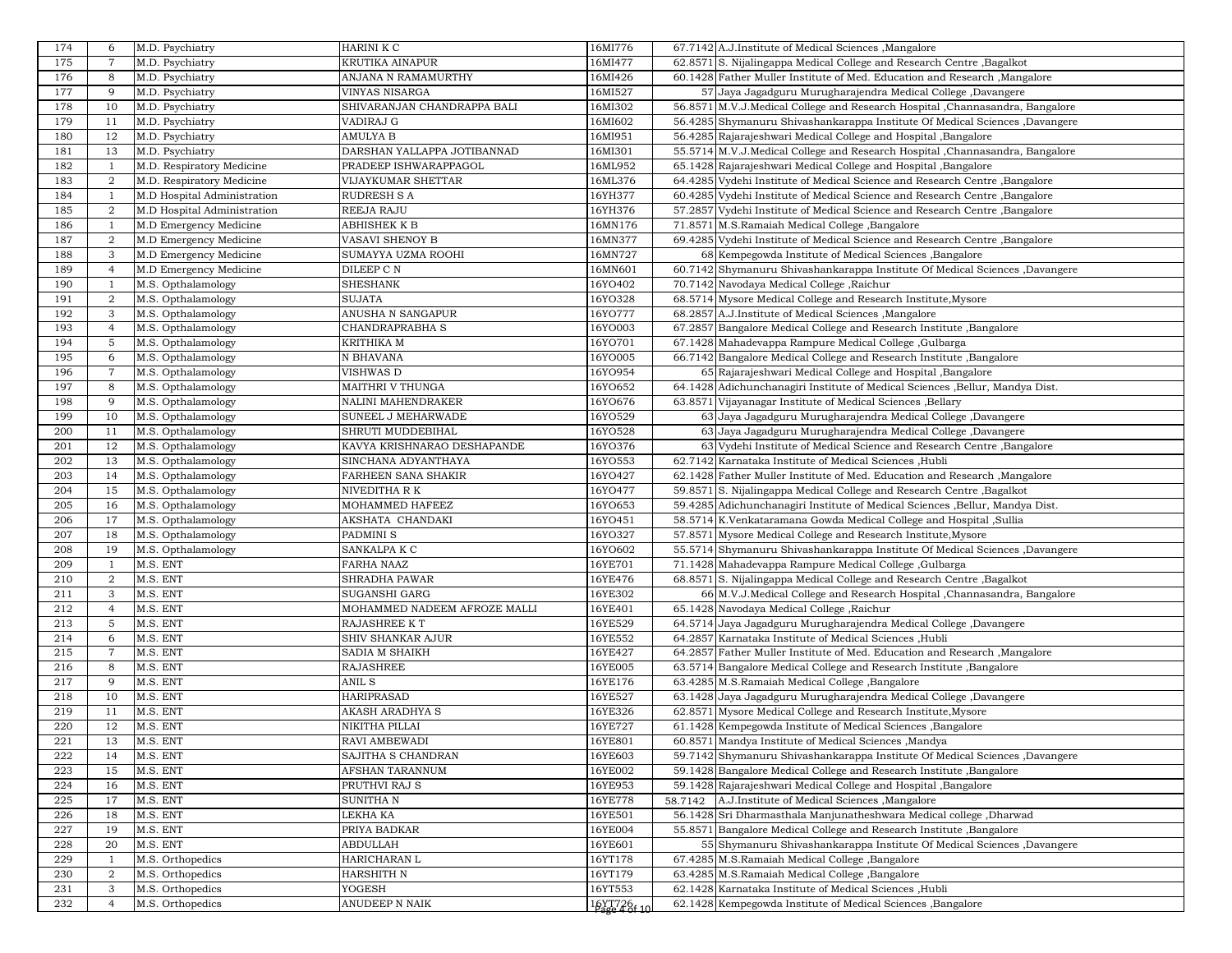| 233 | 5              | M.S. Orthopedics     | NAVEEN YAMANAPPA SAJJAN     | 16YT676     | 61.8571 Vijayanagar Institute of Medical Sciences , Bellary                   |
|-----|----------------|----------------------|-----------------------------|-------------|-------------------------------------------------------------------------------|
| 234 | 6              | M.S. Orthopedics     | <b>RAJSHEKHAR</b>           | 16YT678     | 59.5714 Vijayanagar Institute of Medical Sciences , Bellary                   |
| 235 | 7              | M.S. Orthopedics     | SYED SHAHEBAZ HUSSAIN KAZMI | 16YT007     | 58.2857 Bangalore Medical College and Research Institute, Bangalore           |
| 236 | 8              | M.S. Orthopedics     | <b>VENKATESH V</b>          | 16YT656     | 57.8571 Adichunchanagiri Institute of Medical Sciences , Bellur, Mandya Dist. |
| 237 | 9              | M.S. Orthopedics     | PRAJWAL N                   | 16YT552     | 57.7142 Karnataka Institute of Medical Sciences , Hubli                       |
| 238 | 10             | M.S. Orthopedics     | MANJUDEV SN                 | 16YT501     | 57.1428 Sri Dharmasthala Manjunatheshwara Medical college, Dharwad            |
| 239 | 11             | M.S. Orthopedics     | MD IRSHAD NAVEED AHMED      | 16YT004     | 55.8571 Bangalore Medical College and Research Institute, Bangalore           |
| 240 | 12             | M.S. Orthopedics     | VINAY H P                   | 16YT329     | 55.5714 Mysore Medical College and Research Institute, Mysore                 |
| 241 | 13             | M.S. Orthopedics     | MANU B B                    | 16YT529     | 55.5714 Jaya Jagadguru Murugharajendra Medical College, Davangere             |
| 242 | -1             | M.D. Anaesthesia     | MALAVIKA                    | 16MA004     | 72.1428 Bangalore Medical College and Research Institute , Bangalore          |
| 243 | $\overline{2}$ | M.D. Anaesthesia     | RAJESH S B                  | 16MA404     | 70.1428 Navodaya Medical College, Raichur                                     |
| 244 | 3              | M.D. Anaesthesia     | SWATHI NAYAK                | 16MA730     |                                                                               |
|     |                |                      |                             |             | 68.7142 Kempegowda Institute of Medical Sciences , Bangalore                  |
| 245 | $\overline{4}$ | M.D. Anaesthesia     | P G RAGHAVENDRA             | 16MA703     | 68.7142 Mahadevappa Rampure Medical College, Gulbarga                         |
| 246 | 5              | M.D. Anaesthesia     | TAMANNA AHEMAD              | 16MA783     | 67.5714 A.J.Institute of Medical Sciences , Mangalore                         |
| 247 | 6              | M.D. Anaesthesia     | DR SHUBHA S                 | 16MA014     | 67.2857 Bangalore Medical College and Research Institute, Bangalore           |
| 248 | 7              | M.D. Anaesthesia     | AMITHA M N                  | 16MA401     | 66.5714 Navodaya Medical College, Raichur                                     |
| 249 | 8              | M.D. Anaesthesia     | SINDHU <sub>S</sub>         | 16MA329     | 65 Mysore Medical College and Research Institute, Mysore                      |
| 250 | 9              | M.D. Anaesthesia     | SANDHYA RANI S V            | 16MA505     | 64.7142 Sri Dharmasthala Manjunatheshwara Medical college, Dharwad            |
| 251 | 10             | M.D. Anaesthesia     | MANUJA H S                  | 16MA476     | 64.2857 S. Nijalingappa Medical College and Research Centre, Bagalkot         |
| 252 | 11             | M.D. Anaesthesia     | <b>SUNITHA M</b>            | 16MA535     | 64 Jaya Jagadguru Murugharajendra Medical College, Davangere                  |
| 253 | 12             | M.D. Anaesthesia     | SAGAR SRINIVAS K            | 16MA010     | 63.8571 Bangalore Medical College and Research Institute , Bangalore          |
| 254 | 13             | M.D. Anaesthesia     | ARPITHA B                   | 16MA551     | 63.7142 Karnataka Institute of Medical Sciences , Hubli                       |
| 255 | 14             | M.D. Anaesthesia     | <b>VISHAL</b>               | 16MA431     | 63.7142 Father Muller Institute of Med. Education and Research , Mangalore    |
| 256 | 15             | M.D. Anaesthesia     | GAYATRI C KADAGANCHI        | 16MA002     | 63.1428 Bangalore Medical College and Research Institute , Bangalore          |
| 257 | 16             | M.D. Anaesthesia     | MOHAMMAD ABBAS              | 16MA180     | 63.1428 M.S.Ramaiah Medical College, Bangalore                                |
| 258 | 17             | M.D. Anaesthesia     | ARCHANA H P                 | 16MA177     | 63.1428 M.S.Ramaiah Medical College, Bangalore                                |
| 259 | 18             | M.D. Anaesthesia     | <b>JANANI A</b>             | 16MA003     | 63 Bangalore Medical College and Research Institute, Bangalore                |
| 260 | 19             | M.D. Anaesthesia     | <b>SUMITHAB</b>             | 16MA655     | 62.8571 Adichunchanagiri Institute of Medical Sciences , Bellur, Mandya Dist. |
| 261 | 20             | M.D. Anaesthesia     | NETRAVATHI H                | 16MA453     | 62.7142 K.Venkataramana Gowda Medical College and Hospital , Sullia           |
| 262 | 21             | M.D. Anaesthesia     | VEERESH K M                 | 16MA678     | 61.8571 Vijayanagar Institute of Medical Sciences , Bellary                   |
| 263 | 22             | M.D. Anaesthesia     | BHAVANA D A                 | 16MA001     |                                                                               |
| 264 | 23             |                      | PRIYANKA N P                | 16MA955     | 61.2857 Bangalore Medical College and Research Institute, Bangalore           |
|     |                | M.D. Anaesthesia     |                             |             | 60 Rajarajeshwari Medical College and Hospital , Bangalore                    |
| 265 | 24             | M.D. Anaesthesia     | AKHILRAO UK                 | 16MA301     | 59.8571 M.V.J.Medical College and Research Hospital , Channasandra, Bangalore |
| 266 | 25             | M.D. Anaesthesia     | SMITHA S                    | 16MA604     | 59.5714 Shymanuru Shivashankarappa Institute Of Medical Sciences ,Davangere   |
| 267 | 26             | M.D. Anaesthesia     | ABHILASH C                  | 16MA526     | 59.4285 Jaya Jagadguru Murugharajendra Medical College, Davangere             |
| 268 | 27             | M.D. Anaesthesia     | ANAND G VALU                | 16MA676     | 59.2857 Vijayanagar Institute of Medical Sciences , Bellary                   |
| 269 | 28             | M.D. Anaesthesia     | ADITYA MANJUNATH            | 16MA201     | 59.2857 Dr. B.R. Ambedkar Medical College, Bangalore                          |
| 270 | 29             | M.D. Anaesthesia     | SANDEEP REDDY DEVI REDDY    | 16MA376     | 59.1428 Vydehi Institute of Medical Science and Research Centre, Bangalore    |
| 271 | 30             | M.D. Anaesthesia     | CHAITRA V                   | 16MA527     | 59 Jaya Jagadguru Murugharajendra Medical College, Davangere                  |
| 272 | 31             | M.D. Anaesthesia     | RAMESHBABU M                | 16MA451     | 58.2857 K.Venkataramana Gowda Medical College and Hospital , Sullia           |
| 273 | 32             | M.D. Anaesthesia     | VIJAYKUMAR                  | 16MA252     | 58 Khaja Bande Navaz Institute Of Medical Sciences , Gulbarga                 |
| 274 | 1              | M.S. General Surgery | RAGHAVENDRA BALLAL R        | 16YG537     | 65.4285 Jaya Jagadguru Murugharajendra Medical College, Davangere             |
| 275 | 2              | M.S. General Surgery | PUJARI PRACHI MALAGOUDA     | 16YG705     | 65.4285 Mahadevappa Rampure Medical College, Gulbarga                         |
| 276 | 3              | M.S. General Surgery | SHASHI KUMAR G              | 16YG181     | 63.8571 M.S.Ramaiah Medical College, Bangalore                                |
| 277 | $\overline{4}$ | M.S. General Surgery | BHARAT KUMAR HINDINAMANI    | 16YG553     | 63.4285 Karnataka Institute of Medical Sciences ,Hubli                        |
| 278 | 5              | M.S. General Surgery | SUPREETH N                  | 16YG433     | 63.1428 Father Muller Institute of Med. Education and Research , Mangalore    |
| 279 | 6              | M.S. General Surgery | MONAIZA SHARMEEN            | 16YG016     | 63 Bangalore Medical College and Research Institute, Bangalore                |
| 280 |                | M.S. General Surgery | VINAY V                     | 16YG304     | 62.8571 M.V.J.Medical College and Research Hospital ,Channasandra, Bangalore  |
| 281 | 8              | M.S. General Surgery | KALAVATHI L                 | 16YG334     | 62.5714 Mysore Medical College and Research Institute, Mysore                 |
| 282 | 9              | M.S. General Surgery | VARUN G HUILGOL             | 16YG539     | 62.5714 Jaya Jagadguru Murugharajendra Medical College, Davangere             |
| 283 | 10             | M.S. General Surgery | FAIYAZ ABDUL JABBAR         | 16YG333     | 62.4285 Mysore Medical College and Research Institute, Mysore                 |
| 284 | 11             | M.S. General Surgery | SUNIL KUMAR V               | 16YG345     | 62.2857 Mysore Medical College and Research Institute, Mysore                 |
| 285 | 12             |                      | SANTHOSH KUMAR D P          | 16YG022     | 62 Bangalore Medical College and Research Institute , Bangalore               |
|     |                | M.S. General Surgery |                             | 16YG554     |                                                                               |
| 286 | 13             | M.S. General Surgery | C G SUNIL                   |             | 62 Karnataka Institute of Medical Sciences ,Hubli                             |
| 287 | 14             | M.S. General Surgery | ANUKETHAN J                 | 16YG726     | 61.8571 Kempegowda Institute of Medical Sciences , Bangalore                  |
| 288 | 15             | M.S. General Surgery | MOHAMMED REHANKHAN MADRANGI | 16YG015     | 61.5714 Bangalore Medical College and Research Institute , Bangalore          |
| 289 | 16             | M.S. General Surgery | SANDHYA KUMARI D            | 16YG338     | 60.8571 Mysore Medical College and Research Institute, Mysore                 |
| 290 | 17             | M.S. General Surgery | NAMAN SINGHAL               | 16YG780     | 60.8571 A.J.Institute of Medical Sciences , Mangalore                         |
| 291 | 18             | M.S. General Surgery | SHREYAS M D                 | 16YG3421 10 | 60.7142 Mysore Medical College and Research Institute, Mysore                 |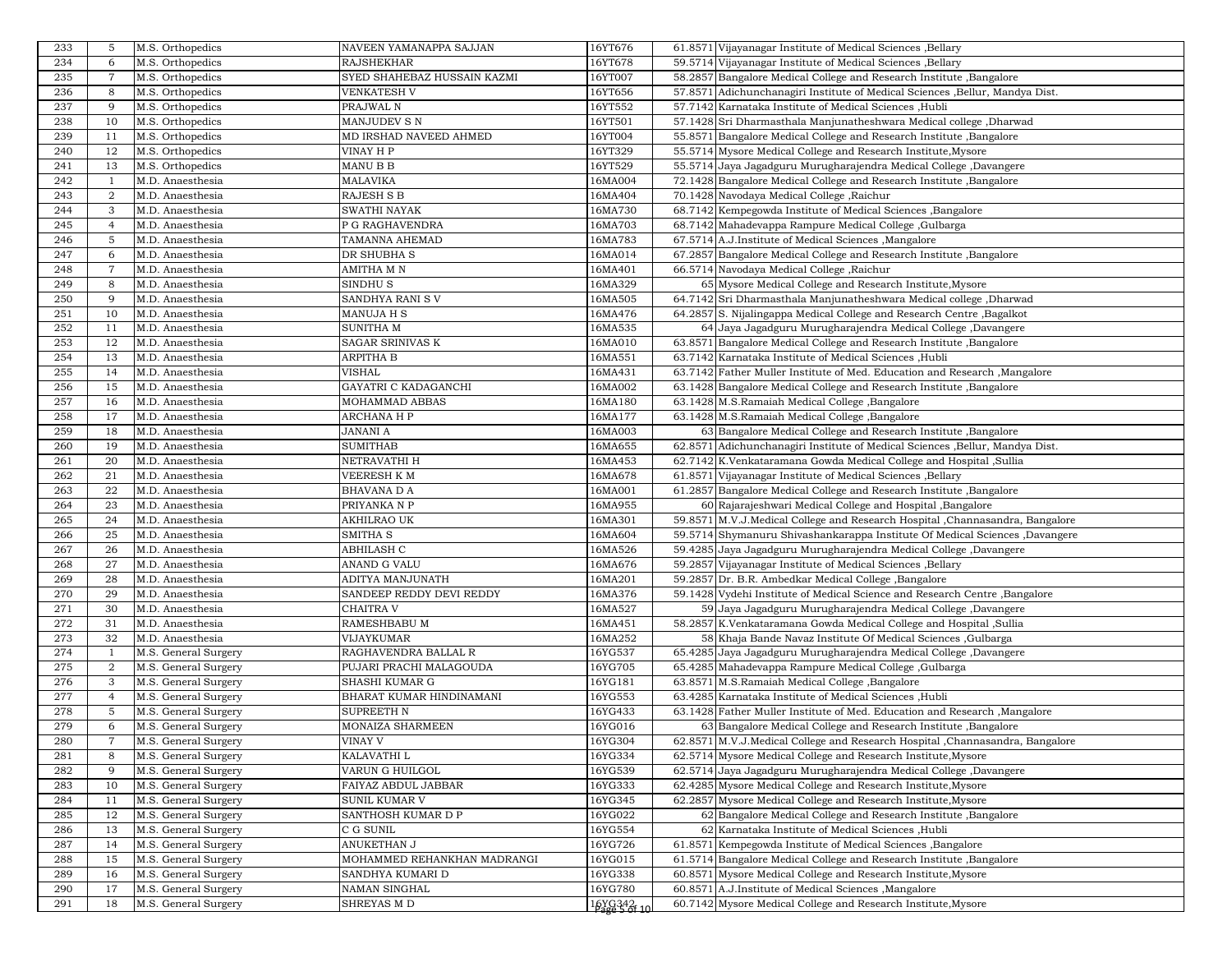| 292 | 19             | M.S. General Surgery           | KAVYA T                   | 16YG012 | 60.5714 Bangalore Medical College and Research Institute , Bangalore          |
|-----|----------------|--------------------------------|---------------------------|---------|-------------------------------------------------------------------------------|
| 293 | 20             | M.S. General Surgery           | ANAND CHANNAPPA KUCHANUR  | 16YG002 | 60.5714 Bangalore Medical College and Research Institute , Bangalore          |
| 294 | 21             | M.S. General Surgery           | AKASH M V                 | 16YG201 | 60.4285 Dr. B.R. Ambedkar Medical College, Bangalore                          |
| 295 | 22             | M.S. General Surgery           | VIJAY N                   | 16YG752 | 60.4285 Al-Ameen Medical College, Bijapur                                     |
| 296 | 23             | M.S. General Surgery           | <b>VEERSHETTY</b>         | 16YG954 | 60 Rajarajeshwari Medical College and Hospital , Bangalore                    |
| 297 | 24             | M.S. General Surgery           | AKSHAY KUMAR              | 16YG676 | 59.8571 Vijayanagar Institute of Medical Sciences , Bellary                   |
| 298 | 25             | M.S. General Surgery           | M R VISWAS                | 16YG556 | 59.7142 Karnataka Institute of Medical Sciences , Hubli                       |
| 299 | 26             | M.S. General Surgery           | VAIBHAV JOSHI             | 16YG564 | 59.7142 Karnataka Institute of Medical Sciences ,Hubli                        |
| 300 | 27             | M.S. General Surgery           | CHANNABASAVARAJ HOSANGADI | 16YG528 | 59.7142 Jaya Jagadguru Murugharajendra Medical College, Davangere             |
| 301 | 28             | M.S. General Surgery           | RANJITA HEGDE             | 16YG552 | 59.1428 Karnataka Institute of Medical Sciences , Hubli                       |
| 302 | 29             | M.S. General Surgery           | <b>SRIDHAR S ILAGER</b>   | 16YG563 | 59.1428 Karnataka Institute of Medical Sciences ,Hubli                        |
| 303 | 30             | M.S. General Surgery           | MANJUNATH IRAPPA WALI     | 16YG178 | 58.8571 M.S.Ramaiah Medical College, Bangalore                                |
| 304 | 31             | M.S. General Surgery           | AVINASH K                 | 16YG007 | 58.5714 Bangalore Medical College and Research Institute Bangalore            |
| 305 | 32             | M.S. General Surgery           | ANAND SUNTHAN             | 16YG003 | 58.4285 Bangalore Medical College and Research Institute , Bangalore          |
| 306 | 33             | M.S. General Surgery           | <b>SOMANATH</b>           | 16YG344 | 58.4285 Mysore Medical College and Research Institute, Mysore                 |
| 307 | 34             | M.S. General Surgery           | CHANDAN S A               | 16YG009 | 57.1428 Bangalore Medical College and Research Institute , Bangalore          |
| 308 | 35             | M.S. General Surgery           | ARUNA NAYAKA N            | 16YG006 | 57 Bangalore Medical College and Research Institute, Bangalore                |
| 309 | 36             | M.S. General Surgery           | ABHISHEK H R              | 16YG001 | 56.7142 Bangalore Medical College and Research Institute, Bangalore           |
| 310 | 37             | M.S. General Surgery           | SHANTKUMARI B             | 16YG683 | 56.7142 Vijayanagar Institute of Medical Sciences , Bellary                   |
| 311 | 38             | M.S. General Surgery           | MANJUNATH NAIK S          | 16YG679 | 56.5714 Vijayanagar Institute of Medical Sciences , Bellary                   |
| 312 | 39             | M.S. General Surgery           | DEEPAK KUMAR K P          | 16YG555 | 56 Karnataka Institute of Medical Sciences ,Hubli                             |
| 313 | 40             | M.S. General Surgery           | SYED TAHARAT HUSSAIN      | 16YG454 | 56 K.Venkataramana Gowda Medical College and Hospital ,Sullia                 |
| 314 | 41             | M.S. General Surgery           | SHREENIKETAN NAYAK        | 16YG562 | 55.4285 Karnataka Institute of Medical Sciences , Hubli                       |
| 315 | 42             | M.S. General Surgery           | THAHIR M P V R            | 16YG252 | 54.7142 Khaja Bande Navaz Institute Of Medical Sciences , Gulbarga            |
| 316 | 43             | M.S. General Surgery           | PRAKASH S KATTIMANI       | 16YG018 | 54.5714 Bangalore Medical College and Research Institute, Bangalore           |
| 317 | 44             | M.S. General Surgery           | ASIF                      | 16YG651 | 52.8571 Adichunchanagiri Institute of Medical Sciences , Bellur, Mandya Dist. |
| 318 | 45             | M.S. General Surgery           | <b>SHARANABASAPPA</b>     | 16YG707 | 51.7142 Mahadevappa Rampure Medical College, Gulbarga                         |
| 319 | 46             | M.S. General Surgery           | <b>S ANERUDH</b>          | 16YG020 | 51.5714 Bangalore Medical College and Research Institute , Bangalore          |
| 320 | $\overline{1}$ | M.S. Obstetrics and Gynecology | <b>ABHILASH V</b>         | 16MO426 | 70.7142 Father Muller Institute of Med. Education and Research , Mangalore    |
| 321 | $\overline{2}$ | M.S. Obstetrics and Gynecology | KIRASUR VARSHA VIJAYENDRA | 16MO504 | 68.2857 Sri Dharmasthala Manjunatheshwara Medical college, Dharwad            |
| 322 | 3              | M.S. Obstetrics and Gynecology | RAKSHA KUMARASWAMY        | 16MO656 | 67.1428 Adichunchanagiri Institute of Medical Sciences , Bellur, Mandya Dist. |
| 323 | $\overline{4}$ | M.S. Obstetrics and Gynecology | PRIYANKA                  | 16MO534 | 66.8571 Jaya Jagadguru Murugharajendra Medical College, Davangere             |
| 324 | 5              | M.S. Obstetrics and Gynecology | <b>NAGASHREE G</b>        | 16MO703 | 66.1428 Mahadevappa Rampure Medical College, Gulbarga                         |
| 325 | 6              | M.S. Obstetrics and Gynecology | <b>SUPRIYA PATIL</b>      | 16MO478 | 65.2857 S. Nijalingappa Medical College and Research Centre, Bagalkot         |
| 326 | $\overline{7}$ | M.S. Obstetrics and Gynecology | SWETHA D                  | 16MO681 | 62.7142 Vijayanagar Institute of Medical Sciences , Bellary                   |
| 327 | 8              | M.S. Obstetrics and Gynecology | <b>MANASA R</b>           | 16MO529 | 61.5714 Jaya Jagadguru Murugharajendra Medical College, Davangere             |
| 328 | 9              | M.S. Obstetrics and Gynecology | VEENA PARASAPPA HADI      | 16MO554 | 61 Karnataka Institute of Medical Sciences , Hubli                            |
| 329 | 10             | M.S. Obstetrics and Gynecology | JASIYA AFREEN MH          | 16MO726 | 60.4285 Kempegowda Institute of Medical Sciences, Bangalore                   |
| 330 | 11             | M.S. Obstetrics and Gynecology | UMADEVI M                 | 16MO329 | 59.8571 Mysore Medical College and Research Institute, Mysore                 |
| 331 | 12             | M.S. Obstetrics and Gynecology | PUNYASHREE R M            | 16MO327 | 59.2857 Mysore Medical College and Research Institute, Mysore                 |
| 332 | 13             | M.S. Obstetrics and Gynecology | SOUMYARANI T              | 16MO780 | 58.5714 A.J.Institute of Medical Sciences , Mangalore                         |
| 333 | 14             | M.S. Obstetrics and Gynecology | <b>ASHWINI R S</b>        | 16MO001 | 57.5714 Bangalore Medical College and Research Institute, Bangalore           |
| 334 | 15             | M.S. Obstetrics and Gynecology | <b>VANDANA</b>            | 16MO178 | 57 M.S.Ramaiah Medical College, Bangalore                                     |
| 335 | 16             | M.S. Obstetrics and Gynecology | <b>NOOR AYESHA BEGUM</b>  | 16MO655 | 56.5714 Adichunchanagiri Institute of Medical Sciences , Bellur, Mandya Dist. |
|     |                |                                |                           |         |                                                                               |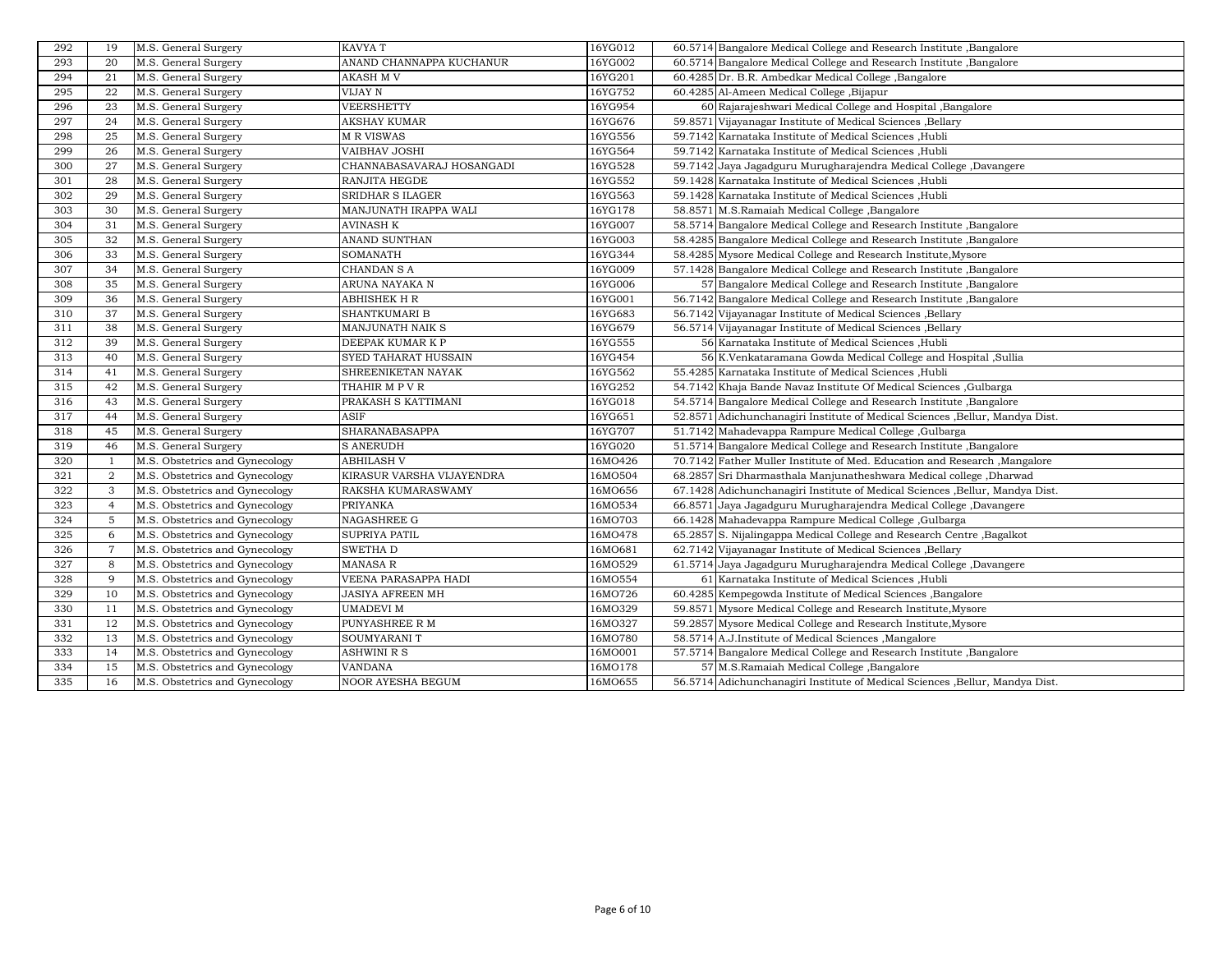## Provisional Tutor / JR Merit list

| SL.No          | Sub            | <b>Candidate Name</b>    | <b>RGUHS</b> | Percen | <b>College Name</b>                                                        | Subject                               |
|----------------|----------------|--------------------------|--------------|--------|----------------------------------------------------------------------------|---------------------------------------|
|                | Sl.No          |                          | Register no. | tage   |                                                                            |                                       |
| $\mathbf{1}$   | -1.            | <b>SMRITI VARSHNEY</b>   | 17DP676      |        | 63.6 Vijayanagar Institute of Medical Sciences , Bellary                   | Diploma in Clinical Pathology         |
| $\overline{2}$ | $\overline{2}$ | DR ISHRAT SIDDIQUEE      | 17DP201      |        | 62.6 Dr. B.R. Ambedkar Medical College, Bangalore                          | Diploma in Clinical Pathology         |
| 3              | $\mathbf{1}$   | SHREENIDHI R             | 17DC006      |        | 66.4 Bangalore Medical College and Research Institute , Bangalore          | Diploma in Child Health               |
| $\overline{4}$ | $\overline{2}$ | KRISHNARADDI HOOLI       | 17DC676      |        | 66 Vijayanagar Institute of Medical Sciences , Bellary                     | Diploma in Child Health               |
| 5              | 3              | <b>MADHUS</b>            | 17DC328      |        | 65.2 Mysore Medical College and Research Institute, Mysore                 | Diploma in Child Health               |
| 6              | $\overline{4}$ | <b>NAGARJUN G</b>        | 17DC529      |        | 65.2 Jaya Jagadguru Murugharajendra Medical College, Davangere             | Diploma in Child Health               |
| $\overline{7}$ | 5              | <b>SUVARNA</b>           | 17DC677      | 63.2   | Vijayanagar Institute of Medical Sciences , Bellary                        | Diploma in Child Health               |
| $\overline{8}$ | 6              | SANGEETHA RAO K          | 17DC852      |        | 62.6 Indira Gandhi Institute of Child Health, Bangalore                    | Diploma in Child Health               |
| 9              | $\overline{7}$ | <b>RAGHUKUMAR S</b>      | 17DC530      | 62.2   | Jaya Jagadguru Murugharajendra Medical College, Davangere                  | Diploma in Child Health               |
| 10             | 8              | SHIVA KUMAR K N          | 17DC329      |        | 61.4 Mysore Medical College and Research Institute, Mysore                 | Diploma in Child Health               |
| 11             | 9              | KAVYA P                  | 17DC851      |        | 61 Indira Gandhi Institute of Child Health , Bangalore                     | Diploma in Child Health               |
| 12             | 10             | DEVIKA RANI I B          | 17DC326      |        | 59.4 Mysore Medical College and Research Institute, Mysore                 | Diploma in Child Health               |
| 13             | 11             | HARSHAKUMAR S N          | 17DC327      |        | 58.2 Mysore Medical College and Research Institute, Mysore                 | Diploma in Child Health               |
| 14             | 12             | PANKAJA A T              | 17DC004      |        | 57.8 Bangalore Medical College and Research Institute , Bangalore          | Diploma in Child Health               |
| 15             | 13             | SAHANA K M               | 17DC551      |        | 57.8 Karnataka Institute of Medical Sciences , Hubli                       | Diploma in Child Health               |
| 16             | 14             | <b>HAREESH</b>           | 17DC002      |        | 57.2 Bangalore Medical College and Research Institute , Bangalore          | Diploma in Child Health               |
| 17             | 15             | <b>CHAITRA G</b>         | 17DC701      |        | 56.2 Mahadevappa Rampure Medical College, Gulbarga                         | Diploma in Child Health               |
| 18             | 16             | NISAR AHAMED A R         | 17DC727      |        | 55.4 Kempegowda Institute of Medical Sciences , Bangalore                  | Diploma in Child Health               |
| 19             | 17             | <b>ANKUR GUPTA</b>       | 17DC001      |        | 50.2 Bangalore Medical College and Research Institute, Bangalore           | Diploma in Child Health               |
| 20             | $\mathbf{1}$   | CHARULATHA K S           | 17DV528      |        | 69 Jaya Jagadguru Murugharajendra Medical College, Davangere               | Diploma in Dermatology an Venerealogy |
| 21             | $\overline{a}$ | <b>HIBA FIRDOUS</b>      | 17DV551      |        | 67 Karnataka Institute of Medical Sciences , Hubli                         | Diploma in Dermatology an Venerealogy |
| 22             | 3              | PRARTHANA RAMAVANA       | 17DV176      |        | 60.8 M.S.Ramaiah Medical College, Bangalore                                | Diploma in Dermatology an Venerealogy |
| 23             | $\overline{4}$ | <b>ASHITHA S R</b>       | 17DV001      |        | 60 Bangalore Medical College and Research Institute, Bangalore             | Diploma in Dermatology an Venerealogy |
| 24             | 5              | VIDYASAGAR G             | 17DV002      |        | 59.4 Bangalore Medical College and Research Institute, Bangalore           | Diploma in Dermatology an Venerealogy |
| 25             | 6              | <b>ASHWINI V</b>         | 17DV526      | 58.4   | Jaya Jagadguru Murugharajendra Medical College, Davangere                  | Diploma in Dermatology an Venerealogy |
| 26             | $\overline{7}$ | SOWMYA SHREE H           | 17DV651      |        | 58.4 Adichunchanagiri Institute of Medical Sciences , Bellur, Mandya Dist. | Diploma in Dermatology an Venerealogy |
| 27             | 8              | ABHISHEK KUMAR SINHA     | 17DV201      |        | 54.6 Dr. B.R. Ambedkar Medical College, Bangalore                          | Diploma in Dermatology an Venerealogy |
| 28             | 9              | PRASAD RATHOD            | 17DV676      |        | 52.8 Vijayanagar Institute of Medical Sciences , Bellary                   | Diploma in Dermatology an Venerealogy |
| 29             | $\mathbf{1}$   | VIKAS M                  | 17DX531      |        | 69 Jaya Jagadguru Murugharajendra Medical College, Davangere               | Diploma in Medical Radio Diagnosis    |
| 30             | $\overline{a}$ | ANUSHA D S               | 17DX176      |        | 66.6 M.S.Ramaiah Medical College, Bangalore                                | Diploma in Medical Radio Diagnosis    |
| 31             | 3              | CHETANA S KALBURGI       | 17DX527      |        | 64.4 Jaya Jagadguru Murugharajendra Medical College, Davangere             | Diploma in Medical Radio Diagnosis    |
| 32             | $\mathbf{1}$   | APARNA S NIRMAL          | 17DT776      |        | 64.4 A.J.Institute of Medical Sciences , Mangalore                         | Diploma in TB and Chest Diseases      |
| 33             | $\overline{2}$ | <b>VIKASH BABU</b>       | 17DT002      |        | 61.4 Bangalore Medical College and Research Institute, Bangalore           | Diploma in TB and Chest Diseases      |
| 34             | 3              | HARSHA.M.S               | 17DT326      |        | 60.2 Mysore Medical College and Research Institute, Mysore                 | Diploma in TB and Chest Diseases      |
| 35             | $\overline{4}$ | SHARATH CHANDRA KT       | 17DT327      |        | 58.6 Mysore Medical College and Research Institute, Mysore                 | Diploma in TB and Chest Diseases      |
| 36             | 1              | <b>SUSHMITHA K</b>       | 17DS376      |        | 58.6 Vydehi Institute of Medical Science and Research Centre, Bangalore    | DPM2 - DPM - PSYCHIATRY               |
| 37             | $\mathbf{1}$   | POOJARI MAYADEVI KASAPPA | 17DY078      |        | 61.6 Kidwai Cancer Institute, Bangalore                                    | Diploma in Medical Radio Therapy      |
| 38             | $\overline{2}$ | <b>SUMAN R</b>           | 17DY077      |        | 61.2 Kidwai Cancer Institute, Bangalore                                    | Diploma in Medical Radio Therapy      |
| 39             | 3              | RENU S NABARIYA          | 17DY002      |        | 60 Bangalore Medical College and Research Institute, Bangalore             | Diploma in Medical Radio Therapy      |
| 40             | $\overline{4}$ | POOJASHREE K S           | 17DY001      |        | 59.8 Bangalore Medical College and Research Institute, Bangalore           | Diploma in Medical Radio Therapy      |
| 41             | 5              | C K FAREENA TAJ          | 17DY076      |        | 58.6 Kidwai Cancer Institute, Bangalore                                    | Diploma in Medical Radio Therapy      |
| 42             | $\mathbf{1}$   | <b>RAMYA V R</b>         | 17DG502      |        | 65.8 Sri Dharmasthala Manjunatheshwara Medical college, Dharwad            | Diploma in Obstetrics and Gynecology  |
| 43             | $\overline{a}$ | KHATEEB FARHEEN          | 17DG004      |        | 63.2 Bangalore Medical College and Research Institute, Bangalore           | Diploma in Obstetrics and Gynecology  |
| 44             | 3              | <b>GOUTHAMI K</b>        | 17DG002      |        | 63 Bangalore Medical College and Research Institute, Bangalore             | Diploma in Obstetrics and Gynecology  |
| 45             | $\overline{4}$ | SPOORTHI H S             | 17DG531      |        | 62.6 Jaya Jagadguru Murugharajendra Medical College, Davangere             | Diploma in Obstetrics and Gynecology  |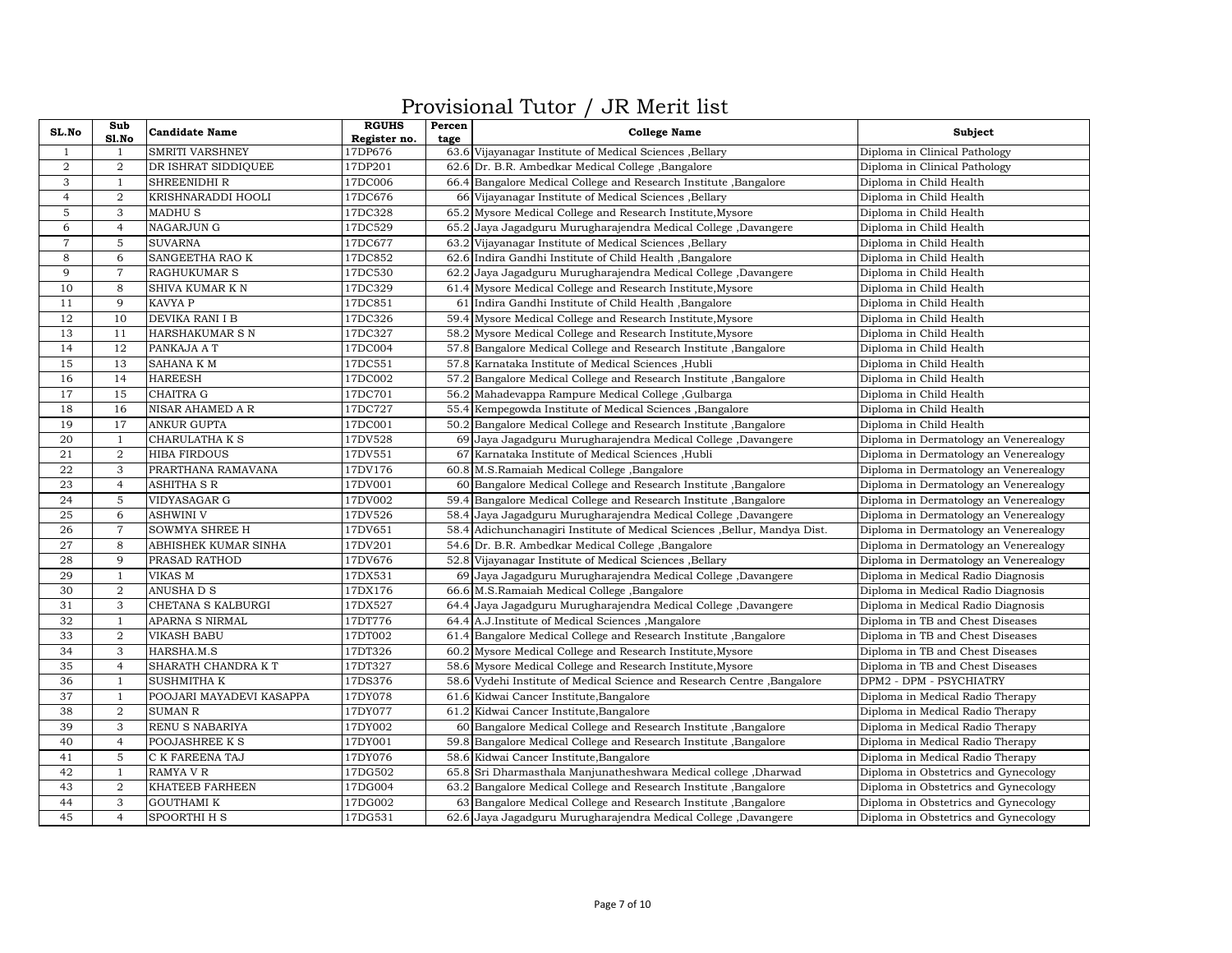| 46 | 5              | <b>BHAVANA G</b>                     | 17DG726 |      | 61.4 Kempegowda Institute of Medical Sciences , Bangalore                  | Diploma in Obstetrics and Gynecology |
|----|----------------|--------------------------------------|---------|------|----------------------------------------------------------------------------|--------------------------------------|
| 47 | 6              | <b>RUKSAR BANU</b>                   | 17DG677 |      | 60.8 Vijayanagar Institute of Medical Sciences , Bellary                   | Diploma in Obstetrics and Gynecology |
| 48 | $\overline{7}$ | LAXMI A                              | 17DG005 |      | 60.6 Bangalore Medical College and Research Institute, Bangalore           | Diploma in Obstetrics and Gynecology |
| 49 | 8              | PRAKRUTHI MAHAMANI                   | 17DG177 |      | 60.6 M.S.Ramaiah Medical College ,Bangalore                                | Diploma in Obstetrics and Gynecology |
| 50 | 9              | SNEHA KUMARI                         | 17DG329 |      | 60 Mysore Medical College and Research Institute, Mysore                   | Diploma in Obstetrics and Gynecology |
| 51 | 10             | SIRI GANESH                          | 17DG009 |      | 59 Bangalore Medical College and Research Institute, Bangalore             | Diploma in Obstetrics and Gynecology |
| 52 | 11             | LEKHA M B                            | 17DG651 |      | 58.2 Adichunchanagiri Institute of Medical Sciences , Bellur, Mandya Dist. | Diploma in Obstetrics and Gynecology |
| 53 | 12             | PRATIBHA P.S                         | 17DG553 |      | 57.6 Karnataka Institute of Medical Sciences , Hubli                       | Diploma in Obstetrics and Gynecology |
| 54 | 13             | SALMA ABDULSALEEM MALDAR             | 17DG554 |      | 57.2 Karnataka Institute of Medical Sciences , Hubli                       | Diploma in Obstetrics and Gynecology |
| 55 | 14             | <b>ROOPA</b>                         | 17DG328 |      | 57 Mysore Medical College and Research Institute, Mysore                   | Diploma in Obstetrics and Gynecology |
| 56 | 15             | PRIYARANI C C                        | 17DG008 |      | 56.8 Bangalore Medical College and Research Institute , Bangalore          | Diploma in Obstetrics and Gynecology |
| 57 | 16             | SHAHINAKTAR Y HUGAR                  | 17DG555 |      | 56.2 Karnataka Institute of Medical Sciences , Hubli                       | Diploma in Obstetrics and Gynecology |
| 58 | 17             | ZAARA TARANNUM                       | 17DG678 |      | 55.6 Vijayanagar Institute of Medical Sciences , Bellary                   | Diploma in Obstetrics and Gynecology |
| 59 | 18             | SOORAJ PURANDARE                     | 17DG330 |      | 55.4 Mysore Medical College and Research Institute, Mysore                 | Diploma in Obstetrics and Gynecology |
| 60 | 19             | MEGHA SHREE M                        | 17DG551 |      | 55.2 Karnataka Institute of Medical Sciences , Hubli                       | Diploma in Obstetrics and Gynecology |
| 61 | 20             | <b>DIVYASHREE B M</b>                | 17DG326 |      | 55 Mysore Medical College and Research Institute, Mysore                   | Diploma in Obstetrics and Gynecology |
| 62 | 21             | SNEHA SHRESHTH                       | 17DG010 |      | 54.8 Bangalore Medical College and Research Institute, Bangalore           | Diploma in Obstetrics and Gynecology |
| 63 | 22             | PAVITHRA M R                         | 17DG529 |      | 52.4 Jaya Jagadguru Murugharajendra Medical College, Davangere             | Diploma in Obstetrics and Gynecology |
| 64 | 23             | <b>DIVYAN</b>                        | 17DG527 |      | 51 Jaya Jagadguru Murugharajendra Medical College, Davangere               | Diploma in Obstetrics and Gynecology |
| 65 | $\mathbf{1}$   | <b>MEGHA RUNGTA</b>                  | 17DA004 |      | 69.6 Bangalore Medical College and Research Institute, Bangalore           | Diploma in Anesthesia                |
| 66 | $\overline{2}$ | RAKSHA ANAND                         | 17DA553 |      | 66.8 Karnataka Institute of Medical Sciences , Hubli                       | Diploma in Anesthesia                |
| 67 | 3              | <b>PRIYA</b>                         | 17DA701 |      | 66.4 Mahadevappa Rampure Medical College, Gulbarga                         | Diploma in Anesthesia                |
| 68 | $\overline{4}$ | SANJEEVKUMAR TELI                    | 17DA554 |      | 66.2 Karnataka Institute of Medical Sciences , Hubli                       | Diploma in Anesthesia                |
| 69 | 5              | PRIYANKA.K                           | 17DA679 |      | 64.6 Vijayanagar Institute of Medical Sciences , Bellary                   | Diploma in Anesthesia                |
| 70 | 6              | RAGHAVENDRA Y SARAVANDI              | 17DA329 |      | 64.4 Mysore Medical College and Research Institute, Mysore                 | Diploma in Anesthesia                |
| 71 | $\overline{7}$ | SOMASHEKARA S P                      | 17DA333 |      | 63.6 Mysore Medical College and Research Institute, Mysore                 | Diploma in Anesthesia                |
| 72 | 8              | YUVARAJU S                           | 17DA556 |      | 62.6 Karnataka Institute of Medical Sciences, Hubli                        | Diploma in Anesthesia                |
| 73 | 9              | PALLAVI KULKARNI                     | 17DA652 |      | 62 Adichunchanagiri Institute of Medical Sciences , Bellur, Mandya Dist.   | Diploma in Anesthesia                |
| 74 | 10             | <b>RASHMI R</b>                      | 17DA653 |      | 61.8 Adichunchanagiri Institute of Medical Sciences , Bellur, Mandya Dist. | Diploma in Anesthesia                |
| 75 | 11             | SURAJ MAHADEVA RAO KHAMITKAI 17DA201 |         |      | 61.8 Dr. B.R. Ambedkar Medical College ,Bangalore                          | Diploma in Anesthesia                |
| 76 | 12             | <b>KASHIBAI</b>                      | 17DA327 |      | 61.4 Mysore Medical College and Research Institute, Mysore                 | Diploma in Anesthesia                |
| 77 | 13             | SANTHOSH SHANKAR MULIMANI            | 17DA530 | 61   | Jaya Jagadguru Murugharajendra Medical College, Davangere                  | Diploma in Anesthesia                |
| 78 | 14             | LOKESH G                             | 17DA002 |      | 60.8 Bangalore Medical College and Research Institute , Bangalore          | Diploma in Anesthesia                |
| 79 | 15             | PARVATHI M S                         | 17DA328 |      | 60.8 Mysore Medical College and Research Institute, Mysore                 | Diploma in Anesthesia                |
| 80 | 16             | <b>SREEHARSHA B</b>                  | 17DA179 |      | 60.4 M.S.Ramaiah Medical College, Bangalore                                | Diploma in Anesthesia                |
| 81 | 17             | VINOD V HUDGI                        | 17DA334 |      | 60 Mysore Medical College and Research Institute, Mysore                   | Diploma in Anesthesia                |
| 82 | 18             | CHARU SHROTRIYA                      | 17DA677 |      | 60 Vijayanagar Institute of Medical Sciences , Bellary                     | Diploma in Anesthesia                |
| 83 | 19             | <b>SNEHA S</b>                       | 17DA332 |      | 59.8 Mysore Medical College and Research Institute, Mysore                 | Diploma in Anesthesia                |
| 84 | 20             | <b>K THEJA</b>                       | 17DA401 |      | 59.6 Navodaya Medical College, Raichur                                     | Diploma in Anesthesia                |
| 85 | 21             | RAJANI M                             | 17DA330 |      | 59.4 Mysore Medical College and Research Institute, Mysore                 | Diploma in Anesthesia                |
| 86 | 22             | <b>SHAIK ASMA</b>                    | 17DA751 |      | 59.4 Al-Ameen Medical College , Bijapur                                    | Diploma in Anesthesia                |
| 87 | 23             | KRISHNA HOTTI                        | 17DA678 |      | 59 Vijayanagar Institute of Medical Sciences , Bellary                     | Diploma in Anesthesia                |
| 88 | 24             | <b>RANJAN NAYAK</b>                  | 17DA302 |      | 58.4 M.V.J.Medical College and Research Hospital , Channasandra, Bangalore | Diploma in Anesthesia                |
| 89 | 25             | ABDUL MUKHTADAR ALA ANSARI           | 17DA526 | 58.2 | Jaya Jagadguru Murugharajendra Medical College, Davangere                  | Diploma in Anesthesia                |
| 90 | 26             | CHAITRA B R                          | 17DA326 |      | 58 Mysore Medical College and Research Institute, Mysore                   | Diploma in Anesthesia                |
| 91 | 27             | <b>ASHWINI</b>                       | 17DA676 |      | 58 Vijayanagar Institute of Medical Sciences , Bellary                     | Diploma in Anesthesia                |
| 92 | 28             | <b>SACHIN S</b>                      | 17DA331 |      | 57.6 Mysore Medical College and Research Institute, Mysore                 | Diploma in Anesthesia                |
| 93 | 29             | MAHMADA SADHIK BANNIMATTI            | 17DA003 |      | 57.2 Bangalore Medical College and Research Institute, Bangalore           | Diploma in Anesthesia                |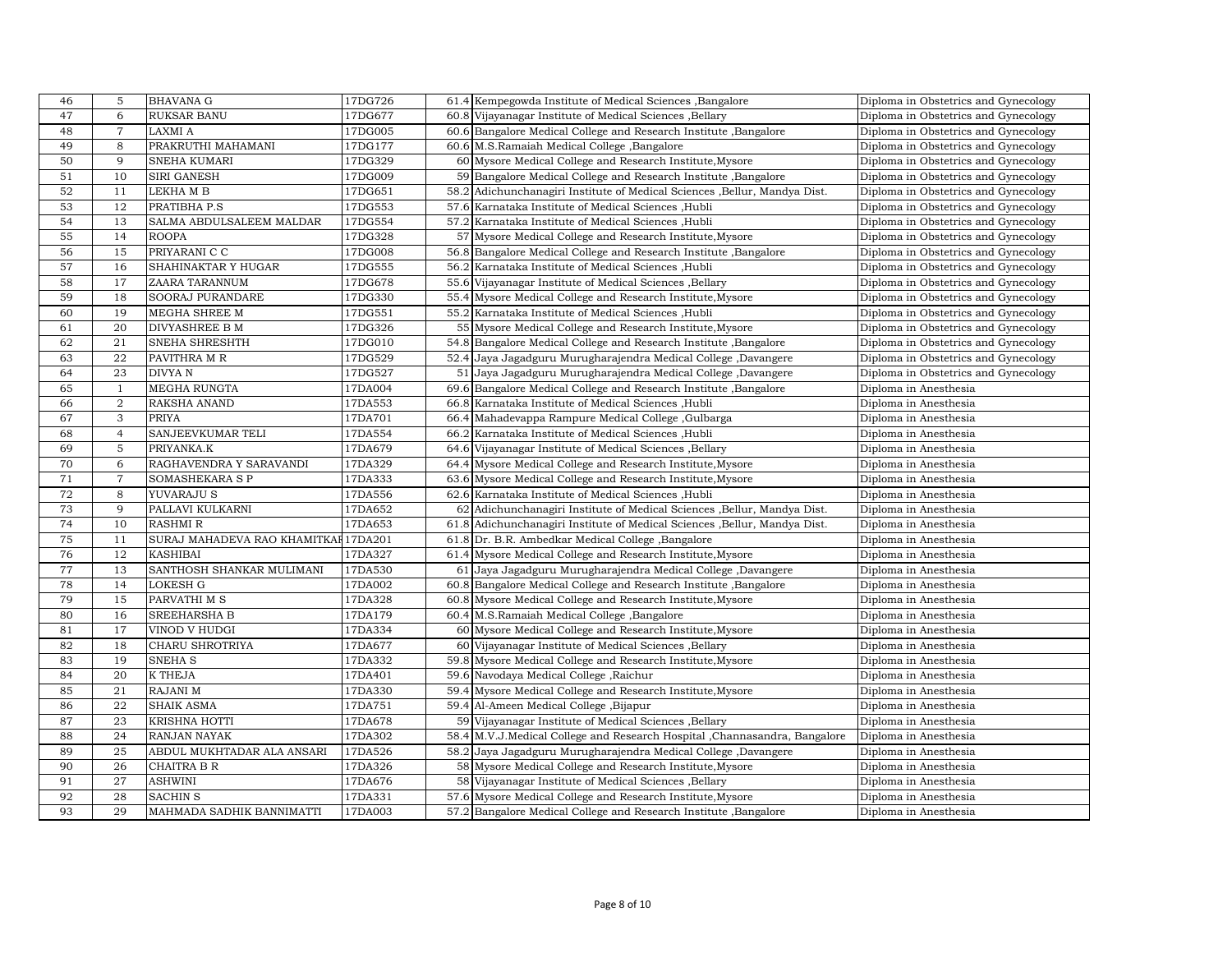| 94  | 30               | ANU AJAYAGHOSH             | 17DA726 | 56.8 Kempegowda Institute of Medical Sciences , Bangalore                  | Diploma in Anesthesia     |
|-----|------------------|----------------------------|---------|----------------------------------------------------------------------------|---------------------------|
| 95  | 31               | PRIYA GUPTA                | 17DA501 | 56.4 Sri Dharmasthala Manjunatheshwara Medical college, Dharwad            | Diploma in Anesthesia     |
| 96  | 32               | <b>JAIDEV S BAGLIKER</b>   | 17DA001 | 56 Bangalore Medical College and Research Institute, Bangalore             | Diploma in Anesthesia     |
| 97  | 33               | PUNEETH RATE SP            | 17DA005 | 55.6 Bangalore Medical College and Research Institute, Bangalore           | Diploma in Anesthesia     |
| 98  | 34               | <b>RAKTAVARNA</b>          | 17DA376 | 54.6 Vydehi Institute of Medical Science and Research Centre, Bangalore    | Diploma in Anesthesia     |
| 99  | 35               | <b>FAIZ AHSAN</b>          | 17DA301 | 53 M.V.J.Medical College and Research Hospital , Channasandra, Bangalore   | Diploma in Anesthesia     |
| 100 | $\mathbf{1}$     | RITU KIRAN P               | 17DE003 | 69 Bangalore Medical College and Research Institute, Bangalore             | Diploma in Opthalamology  |
| 101 | $\boldsymbol{2}$ | PATIL VEENA HANAMANT       | 17DE527 | 67.8 Jaya Jagadguru Murugharajendra Medical College, Davangere             | Diploma in Opthalamology  |
| 102 | 3                | ROHIT KUMAR GUPTA          | 17DE376 | 66.4 Vydehi Institute of Medical Science and Research Centre, Bangalore    | Diploma in Opthalamology  |
| 103 | $\overline{4}$   | <b>DHARMENDER</b>          | 17DE001 | 65.8 Bangalore Medical College and Research Institute , Bangalore          | Diploma in Opthalamology  |
| 104 | 5                | <b>KEERTI MUKESH</b>       | 17DE002 | 65.8 Bangalore Medical College and Research Institute, Bangalore           | Diploma in Opthalamology  |
| 105 | 6                | PADMAPRIYA P G             | 17DE328 | 65.6 Mysore Medical College and Research Institute, Mysore                 | Diploma in Opthalamology  |
| 106 | $\overline{7}$   | <b>VIVEK MOLKERE</b>       | 17DE677 | 65.4 Vijayanagar Institute of Medical Sciences , Bellary                   | Diploma in Opthalamology  |
| 107 | 8                | VINAY D                    | 17DE302 | 65.2 M.V.J.Medical College and Research Hospital , Channasandra, Bangalore | Diploma in Opthalamology  |
| 108 | 9                | VAISHNAVI NAGARAPU         | 17DE330 | 63.2 Mysore Medical College and Research Institute, Mysore                 | Diploma in Opthalamology  |
| 109 | 10               | <b>SOWMYASHREE R</b>       | 17DE554 | 63 Karnataka Institute of Medical Sciences , Hubli                         | Diploma in Opthalamology  |
| 110 | 11               | SHIVAKUMAR G SHIVOOR       | 17DE004 | 62 Bangalore Medical College and Research Institute, Bangalore             | Diploma in Opthalamology  |
| 111 | 12               | SYEDA FAYEQA AMBREEN       | 17DE329 | 61 Mysore Medical College and Research Institute, Mysore                   | Diploma in Opthalamology  |
| 112 | 13               | <b>GURURAJ N DESHPANDE</b> | 17DE552 | 60.2 Karnataka Institute of Medical Sciences , Hubli                       | Diploma in Opthalamology  |
| 113 | 14               | JHALAKSREEMOL K V          | 17DE326 | 59.8 Mysore Medical College and Research Institute, Mysore                 | Diploma in Opthalamology  |
| 114 | 15               | <b>BHAVANA C S</b>         | 17DE526 | 59.6 Jaya Jagadguru Murugharajendra Medical College, Davangere             | Diploma in Opthalamology  |
| 115 | 16               | <b>SANGEETA AWANTI</b>     | 17DE401 | 58 Navodaya Medical College, Raichur                                       | Diploma in Opthalamology  |
| 116 | 17               | <b>CHAITRA D</b>           | 17DE551 | 56 Karnataka Institute of Medical Sciences , Hubli                         | Diploma in Opthalamology  |
| 117 | 18               | <b>AKHILA G</b>            | 17DE555 | 55.6 Karnataka Institute of Medical Sciences , Hubli                       | Diploma in Opthalamology  |
| 118 | 19               | MANOJ M NAIK               | 17DE327 | 55.2 Mysore Medical College and Research Institute, Mysore                 | Diploma in Opthalamology  |
| 119 | 20               | <b>VINAYAK</b>             | 17DE701 | 54.6 Mahadevappa Rampure Medical College, Gulbarga                         | Diploma in Opthalamology  |
| 120 | 1                | PRASHANTHA H               | 17D0556 | 64 Karnataka Institute of Medical Sciences, Hubli                          | Diploma in Orthopaedics   |
| 121 | $\overline{a}$   | <b>UDAY SHANKAR C S</b>    | 17DO558 | 60 Karnataka Institute of Medical Sciences , Hubli                         | Diploma in Orthopaedics   |
| 122 | 3                | <b>MAHESH M</b>            | 17D0001 | 59.4 Bangalore Medical College and Research Institute, Bangalore           | Diploma in Orthopaedics   |
| 123 | $\overline{4}$   | <b>GOUTHAMRAJ H</b>        | 17D0551 | 58.8 Karnataka Institute of Medical Sciences , Hubli                       | Diploma in Orthopaedics   |
| 124 | $\overline{5}$   | K RAJESH JANNA             | 17D0676 | 58.6 Vijayanagar Institute of Medical Sciences , Bellary                   | Diploma in Orthopaedics   |
| 125 | 6                | RAHUL T KALEKAR            | 17DO701 | 58 Mahadevappa Rampure Medical College, Gulbarga                           | Diploma in Orthopaedics   |
| 126 | $\overline{7}$   | <b>KIRAN KUMAR Y</b>       | 17DO553 | 57.2 Karnataka Institute of Medical Sciences , Hubli                       | Diploma in Orthopaedics   |
| 127 | 8                | NAVIN KUMAR LODHA          | 17DO002 | 57 Bangalore Medical College and Research Institute, Bangalore             | Diploma in Orthopaedics   |
| 128 | 9                | <b>VAIBHAV KAUSHIK</b>     | 17DO377 | 57 Vydehi Institute of Medical Science and Research Centre, Bangalore      | Diploma in Orthopaedics   |
| 129 | 10               | SHAKEELAHMED DHANDARAGI    | 17DO528 | 56.6 Jaya Jagadguru Murugharajendra Medical College, Davangere             | Diploma in Orthopaedics   |
| 130 | 11               | <b>MANOJKUMAR S</b>        | 17D0555 | 55.8 Karnataka Institute of Medical Sciences , Hubli                       | Diploma in Orthopaedics   |
| 131 | 12               | DEEPTHI KN                 | 17DO326 | 55.4 Mysore Medical College and Research Institute, Mysore                 | Diploma in Orthopaedics   |
| 132 | 13               | MALLAPPA YALLAPPA VIBHUTI  | 17DO554 | 55 Karnataka Institute of Medical Sciences , Hubli                         | Diploma in Orthopaedics   |
| 133 | 14               | RENUKARADHYA PATIL         | 17D0727 | 55 Kempegowda Institute of Medical Sciences, Bangalore                     | Diploma in Orthopaedics   |
| 134 | 15               | <b>SYED UMER</b>           | 17DO327 | 53.8 Mysore Medical College and Research Institute, Mysore                 | Diploma in Orthopaedics   |
| 135 | $\mathbf{1}$     | <b>REKHAR</b>              | 17DL376 | 69 Vydehi Institute of Medical Science and Research Centre, Bangalore      | Diploma in Otolaryngology |
| 136 | $\overline{2}$   | YOGESHWARI P HIREMATH      | 17DL531 | 65.6 Jaya Jagadguru Murugharajendra Medical College, Davangere             | Diploma in Otolaryngology |
| 137 | 3                | VAISHNAVI C                | 17DL476 | 64.6 S. Nijalingappa Medical College and Research Centre , Bagalkot        | Diploma in Otolaryngology |
| 138 | $\overline{4}$   | <b>MONA YADAV</b>          | 17DL552 | 64.4 Karnataka Institute of Medical Sciences , Hubli                       | Diploma in Otolaryngology |
| 139 | 5                | <b>ABHISHEK</b>            | 17DL526 | 63.6 Jaya Jagadguru Murugharajendra Medical College, Davangere             | Diploma in Otolaryngology |
| 140 | 6                | <b>KIRAN HERUR</b>         | 17DL551 | 63.4 Karnataka Institute of Medical Sciences , Hubli                       | Diploma in Otolaryngology |
| 141 | $\overline{7}$   | <b>DEBADITYA BASU</b>      | 17DL527 | 62.2 Jaya Jagadguru Murugharajendra Medical College, Davangere             | Diploma in Otolaryngology |